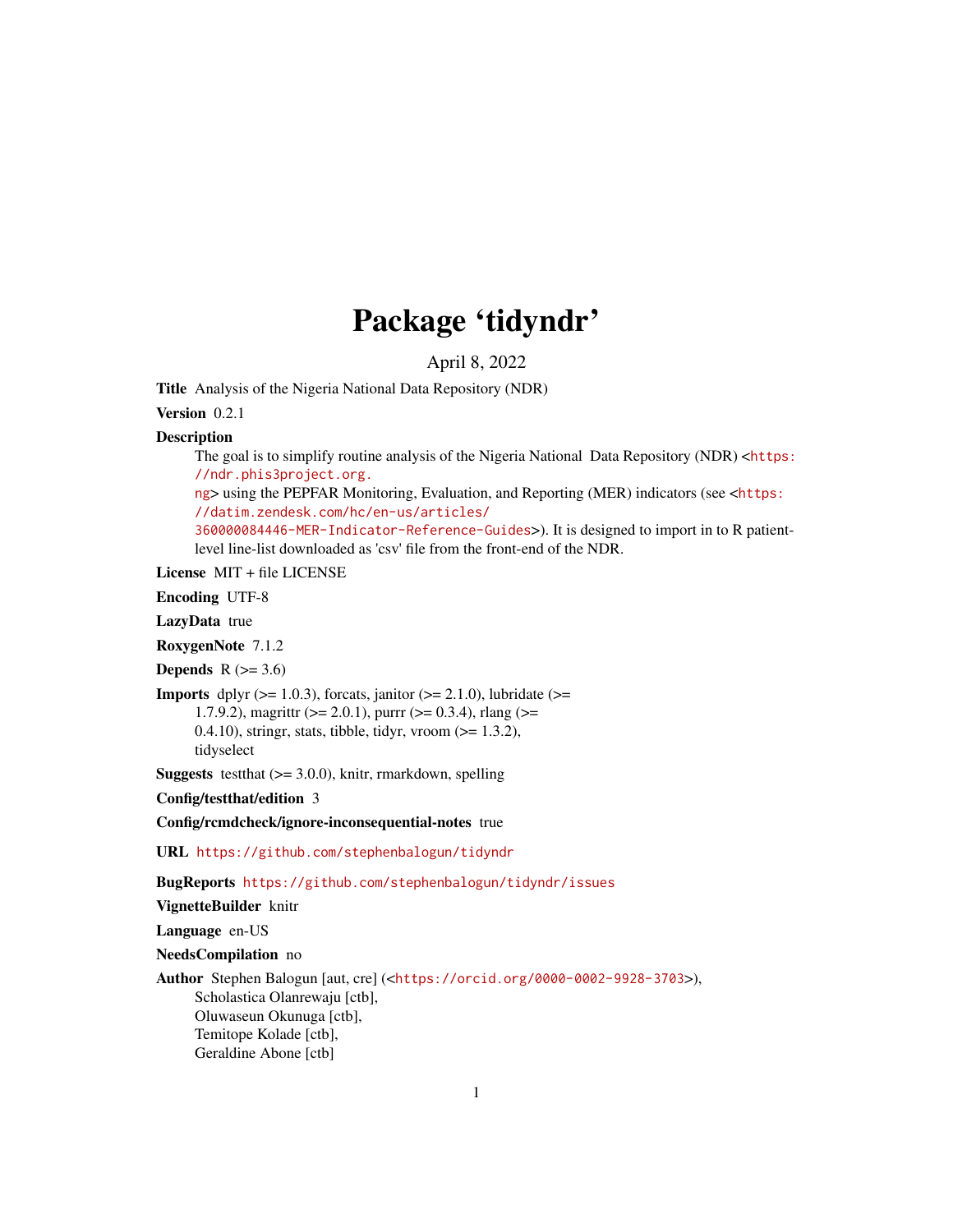<span id="page-1-0"></span>Maintainer Stephen Balogun <stephentaiyebalogun@gmail.com> Repository CRAN Date/Publication 2022-04-08 06:40:02 UTC

# R topics documented:

| Index | 35             |
|-------|----------------|
|       | 33             |
|       | 32             |
|       | 30             |
|       | 29             |
|       | 28             |
|       | 27             |
|       | 26             |
|       | 24             |
|       | 23             |
|       | 23             |
|       | 21             |
|       | <b>20</b>      |
|       | 19             |
|       | 18             |
|       | 17             |
|       | 16             |
|       | 15             |
|       | 14             |
|       | 13             |
|       | 13             |
|       | 12             |
|       | 11             |
|       | 10             |
|       | 9              |
|       | $\tau$         |
|       | 6              |
|       | 5              |
|       | $\overline{4}$ |
|       | $\overline{2}$ |

cot\_cascade *Analyse the Treatment Continuity Cascade*

# Description

Generate aggregate summary of treatment continuity indicators based on a specified quarter. The indicators include tx\_curr (previous quarter), tx\_new, tx\_ml, tx\_ml\_dead, tx\_ml\_to, tx\_ml\_iit, and iit\_rate.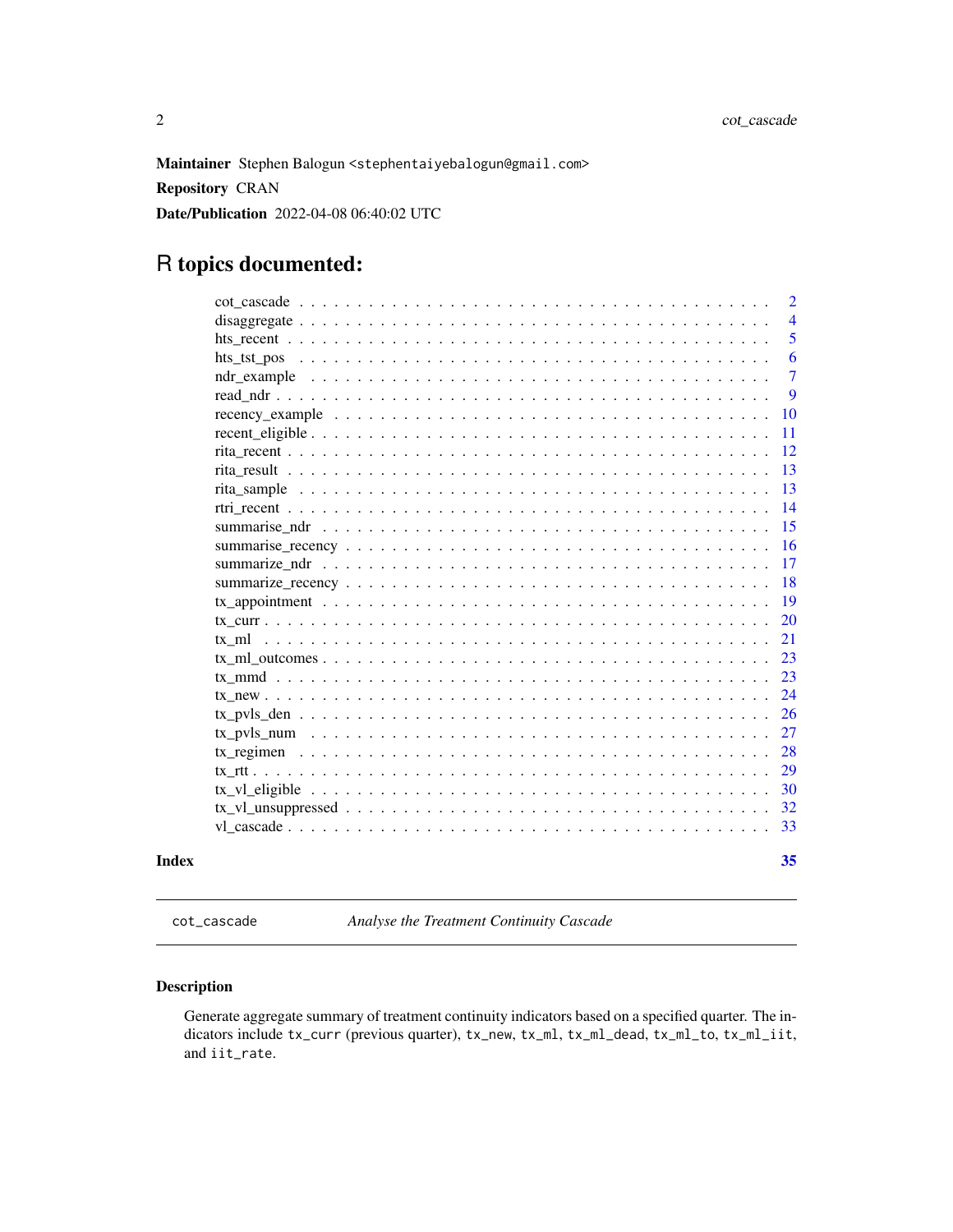cot\_cascade 3

# Usage

```
cot_cascade(
  data,
  quarter = NULL,
  ref = NULL,
  states = NULL,
  facilities = NULL,
  status = "default",
  remove_duplicates = FALSE,
  .level = "state",
  .names = NULL
\mathcal{L}
```
# Arguments

| data              | An NDR dataframe imported using the read_ndr().                                                                                                                                                                                        |
|-------------------|----------------------------------------------------------------------------------------------------------------------------------------------------------------------------------------------------------------------------------------|
| quarter           | the quarter of the fiscal year for which the treatment continuity indicators should<br>be calculated.                                                                                                                                  |
| ref               | the referenced date for the analysis. If this is not set (i.e. NULL) it will be assumed<br>to be the last day of the quarter.                                                                                                          |
| states            | The name(s) of the State(s) of interest. The default utilizes all the states in the<br>data frame. If specifying more than one state, combine the states using the $c()$<br>e.g. c("State 1", "State 2").                              |
| facilities        | The name(s) of the facilit(ies) of interest. Default is to utilize all the facilities<br>contained in the dataframe. If specifying more than one facility, combine the<br>facilities using the c() e.g. c("Facility 1", "Facility 2"). |
| status            | Determines how the number of active clients is calculated. The options are<br>to either to use the NDR current_status_28_days column or the derived cur-<br>rent_status column ("calculated").                                         |
| remove_duplicates |                                                                                                                                                                                                                                        |
|                   | Boolean argument. It specifies if duplicate patient entries in the facilities should<br>be removed or kept                                                                                                                             |
| .level            | the level at which the aggregate summary should be performed. The options are<br>"ip", "country", "state", "lga" and "facility".                                                                                                       |
| .names            | if specified, these will be used for naming of the viral load indicators instead of<br>the default.                                                                                                                                    |

# Value

summary of treatment continuity indicators

# Examples

cot\_cascade(ndr\_example, quarter = 2, ref = "2022-02-28", .level = "state")

# Determine the treatment continuity cascade for a state at the end of quarter one of FY22 cot\_cascade(ndr\_example,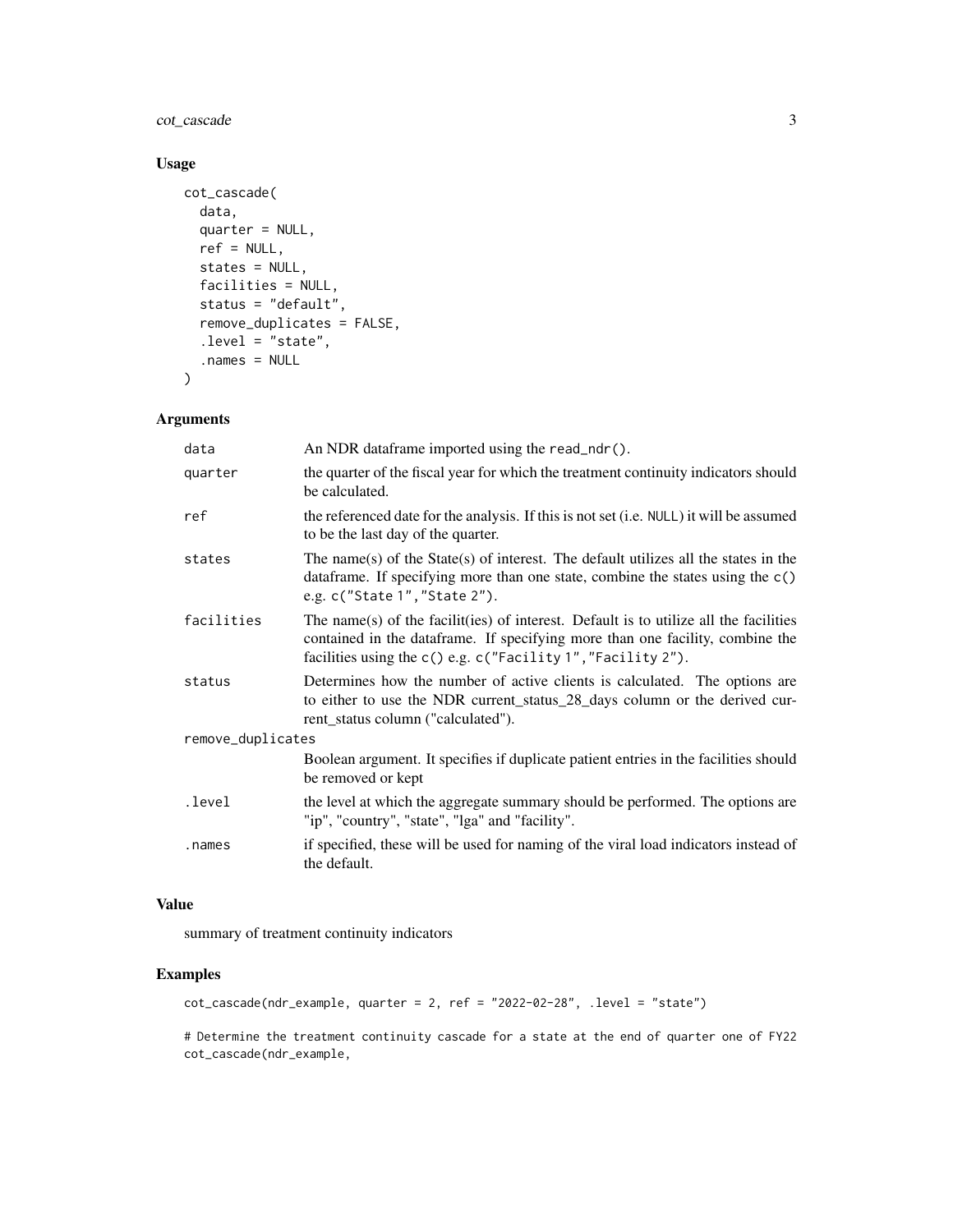```
quarter = 1,
  states = "Arewa"
)
```
disaggregate *Summarize an indicator into finer details by the specified variable*

# Description

Counts the number of occurrence of an outcome based on the category of interest. It also provides "Totals" at the end of the columns or rows (or both) where appropriate.

#### Usage

```
disaggregate(data, by, ...)
```
# Arguments

| data     | Data containing the indicator to be disaggregated.                                                                                                                                                                                                                                                                                                |
|----------|---------------------------------------------------------------------------------------------------------------------------------------------------------------------------------------------------------------------------------------------------------------------------------------------------------------------------------------------------|
| by       | The variable of interest to be used for the disaggregation. The options are any of:<br>"sex", "current_age", "pregnancy_status", "art_duration", "months_dispensed"<br>(of ARV), and "age_sex".                                                                                                                                                   |
| $\cdots$ | Other parameters to be passed based on the by supplied. These are: 1) the<br>'level' of disaggregation, ("ip" or "country", "state", "lga" and "facility"). 2)<br>`pivot_wide` TRUE or FALSE, used to determine how the tabular data should<br>be presented. The default options are "state" for by and TRUE for pivot_wide.<br>value is "state". |

#### Value

disaggregated data

```
### Disaggregate "TX_NEW" clients into age categories for each state
new_clients <- tx_new(ndr_example, from = "2021-01-01")
disaggregate(new_clients, by = "current_age") # default value of level is "state"
### Disaggregate "TX_CURR" by gender for each facility
```

```
curr_clients <- tx_curr(ndr_example)
disaggregate(curr_clients, by = "sex", level = "facility")
```
<span id="page-3-0"></span>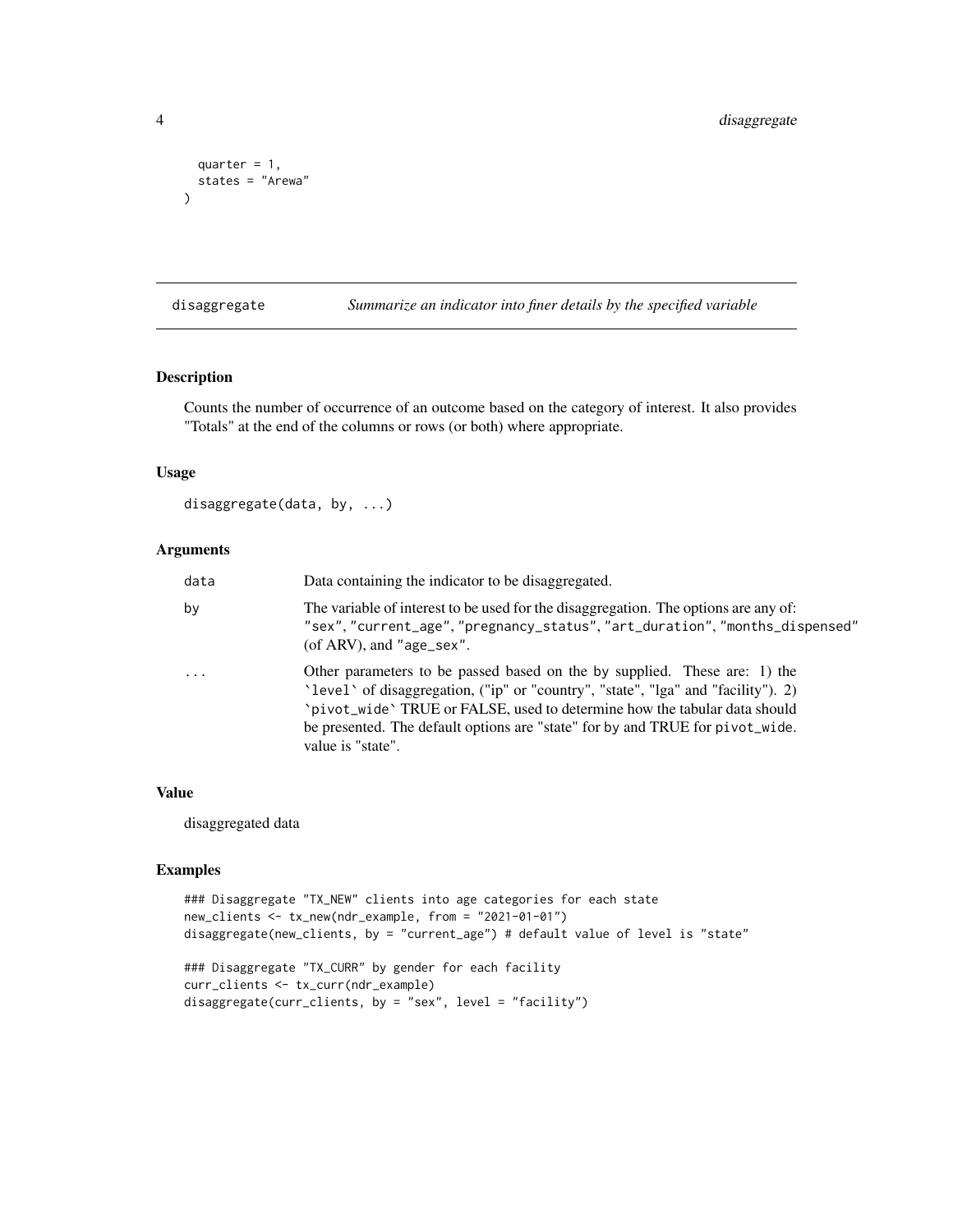<span id="page-4-0"></span>

Subset Clients who had Recent Infection Test Done during a period of Interest

#### Usage

```
hts_recent(data, from = NULL, to = NULL, states = NULL, facilities = NULL)
```
# Arguments

| data       | An NDR dataframe imported using the read_ndr().                                                                                                                                                                                        |
|------------|----------------------------------------------------------------------------------------------------------------------------------------------------------------------------------------------------------------------------------------|
| from       | The start date in ISO8601 format (i.e. "yyyy-mm-dd"). The default is to start at<br>the beginning of the current Fiscal Year ( <i>i.e.</i> 1st of October).                                                                            |
| to         | The end date written in ISO8601 format (i.e. "yyyy-mm-dd"). The default is the<br>date of analysis.                                                                                                                                    |
| states     | The name(s) of the State(s) of interest. The default utilizes all the states in the<br>data frame. If specifying more than one state, combine the states using the $c()$<br>e.g. c("State 1", "State 2").                              |
| facilities | The name(s) of the facilit(ies) of interest. Default is to utilize all the facilities<br>contained in the dataframe. If specifying more than one facility, combine the<br>facilities using the c() e.g. c("Facility 1", "Facility 2"). |

# Value

line-list of clients who had recent HIV infection test done during the period of interest

```
### Line-list of clients offered recency testing
hts_recent_clients <- hts_recent(recency_example, from = "2021-07-01", to = "2021-10-31")
hts_pos <- hts_tst_pos(recency_example) # identifies all hts_positive clients
# line-list positive clients offered recency testing in 'Okun' state
hts_recent(hts_pos, state = "Okun")
```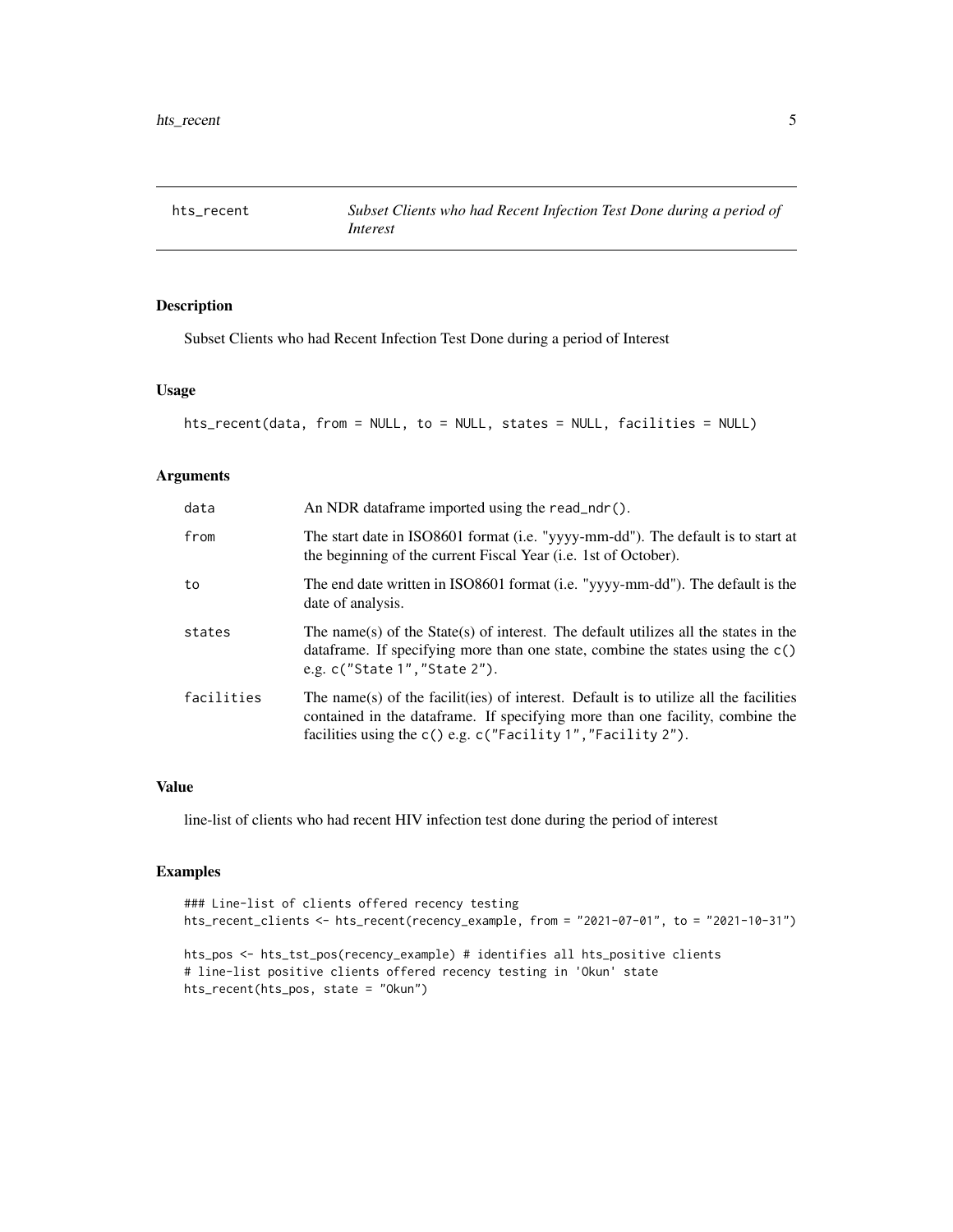<span id="page-5-0"></span>

Subset Newly Identified HIV Positive Clients over a Particular Period

# Usage

```
hts_tst_pos(data, from = NULL, to = NULL, states = NULL, facilities = NULL)
```
# Arguments

| data       | An NDR dataframe imported using the read_ndr().                                                                                                                                                                                         |
|------------|-----------------------------------------------------------------------------------------------------------------------------------------------------------------------------------------------------------------------------------------|
| from       | The start date in ISO8601 format (i.e. "yyyy-mm-dd"). The default is to start at<br>the beginning of the current Fiscal Year (i.e. 1st of October).                                                                                     |
| to         | The end date written in ISO8601 format (i.e. "yyyy-mm-dd"). The default is the<br>date of analysis.                                                                                                                                     |
| states     | The name(s) of the State(s) of interest. The default utilizes all the states in the<br>data frame. If specifying more than one state, combine the states using the $c()$<br>e.g. c("State 1", "State 2").                               |
| facilities | The name(s) of the facilit(ies) of interest. Default is to utilize all the facilities<br>contained in the data frame. If specifying more than one facility, combine the<br>facilities using the c() e.g. c("Facility 1", "Facility 2"). |

# Value

line-list of hts\_tst\_pos clients

```
### Line-list of clients hts positives from 'Okun' and 'Abaji' states in first half of 2021
hts_pos <- hts_tst_pos(
 recency_example,
 state = c("Okun", "Abaji"),
 from = "2021-01-01",
  to = "2021-06-30"
)
```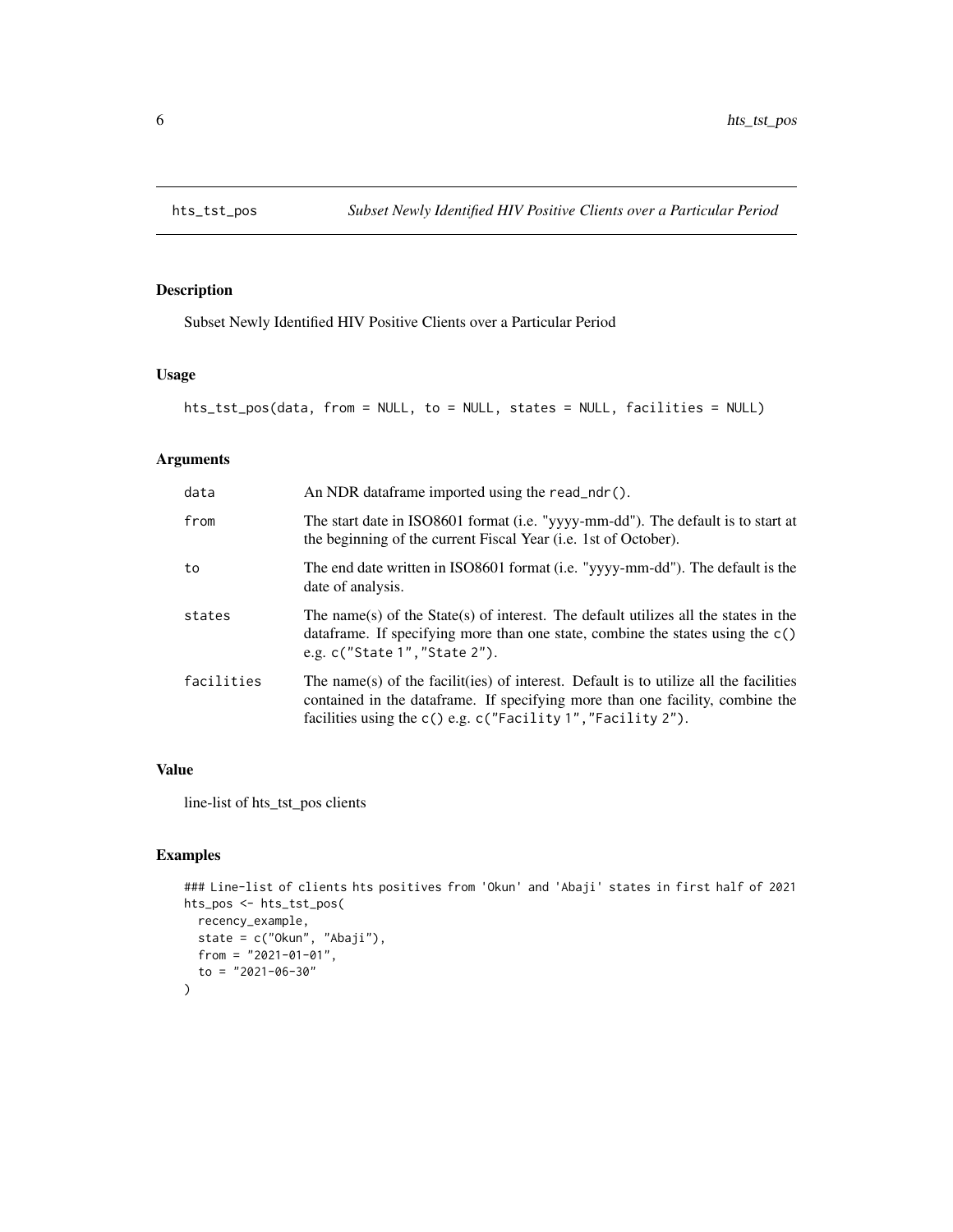<span id="page-6-0"></span>

A dataset containing clients' details that were randomly generated to simulate the NDR patient line-list downloaded from the front-end of the Nigeria National Data Repository. Three additional variables are added for easy referencing during analysis. These variables are: date\_ltfu, appointment\_date and current\_status.

#### Usage

ndr\_example

#### Format

A data frame with 50000 rows and 52 variables:

ip Implementing Partner state State of registration of client lga Local Government Area where client was registered facility Facility where the client was registered datim\_code 'DATIM CODE' of the facility of registration sex The gender that the client identified as, "M" or "F" patient identifier Patient unique id hospital number assigned hospital reference number date\_of\_birth Birth day of client, in "yyyy-dd-mm" age\_at\_art\_initiation Age of client at commencement of ART current\_age Age of client as at when the dataset was generated art\_start\_date Date of commencement of ART art\_start\_date\_source The reference for the art\_start\_date last\_drug\_pickup\_date Date of last medication refill last\_drug\_pickup\_date\_q1 Date of last medication refill in Q1 last\_drug\_pickup\_date\_q2 Date of last medication refill in Q2 last\_drug\_pickup\_date\_q3 Date of last medication refill in Q3 last\_drug\_pickup\_date\_q4 Date of last medication refill in Q4 last\_regimen The combination regimen dispensed during last medication refill last clinic visit date Date of last hospital visit (for any reason) days\_of\_arv\_refill Number of days of medications dispensed pregnancy\_status Pregnancy status of client entered as "P", "NP" or "BF"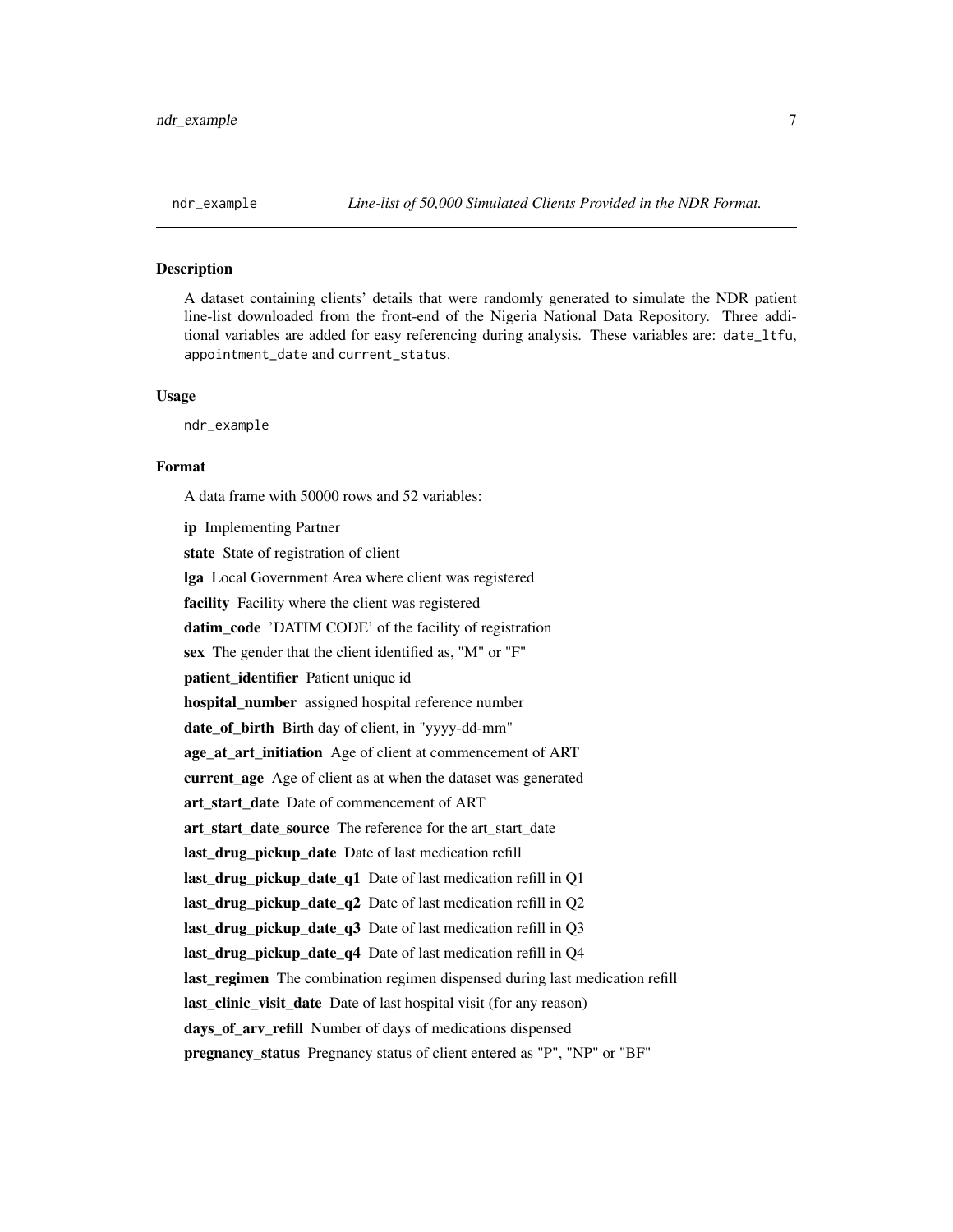current\_viral\_load Value of the most recent viral load result of client date\_of\_current\_viral\_load Date of most recent viral load result current viral load q1 Viral load result of client at end of Q1 date\_of\_current\_viral\_load\_q1 Date of last viral load result in Q1 current\_viral\_load\_q2 Viral load result of client at end of Q2 date\_of\_current\_viral\_load\_q2 Date of last viral load result in Q2 current viral load q3 Viral load result of client at end of Q3 date of current viral load q3 Date of last viral load result in Q3 current\_viral\_load\_q4 Viral load result of client at end of Q4 date\_of\_current\_viral\_load\_q4 Date of last viral load result in Q4 current\_status\_28\_days 28-day treatment status of client as at generation of line-list current\_status\_90\_days 90-day treatment status of client as at generation of line-list current\_status\_q1\_28\_days 28-day treatment status of client as at end of Q1 current\_status\_q1\_90\_days 28-day treatment status of client as at end of Q1 current\_status\_q2\_28\_days 28-day treatment status of client as at end of Q2 current\_status\_q2\_90\_days 28-day treatment status of client as at end of Q2 current\_status\_q3\_28\_days 28-day treatment status of client as at end of Q3 current status  $q3$  90 days 90-day treatment status of client as at end of Q3 current status  $q4$  28 days 28-day treatment status of client as at end of Q4 current\_status\_q4\_90\_days 28-day treatment status of client as at end of Q4 patient\_has\_died TRUE or FALSE (or NA) indicating if patient is alive or not patient\_deceased\_date Date patient known to be deceased, if dead patient\_transferred\_out TRUE or FALSE (or NA) indicating if patient has been transferred out transferred\_out\_date Date of transfer, if transferred out patient\_transferred\_in TRUE or FALSE (or NA) indicating if patient is a transferred from other facility transferred\_in\_date TRUE or FALSE (or NA) indicating date client was transferred in x49 column missing column name and containing negligible entries current status TRUE or FALSE indicating whether the client is active or not based on the calculated date of LTFU

- date\_lost The calculated expected LTFU date based on the last\_drug\_pick\_up\_date, days\_of\_arv\_refill and 28 days missed appointment date
- appointment\_date The calculated expected next date of medication refill based on the last\_drug\_pick\_up\_date and days\_of\_arv\_refill

#### Note

for more information, kindly visit <https://ndr.phis3project.org.ng/>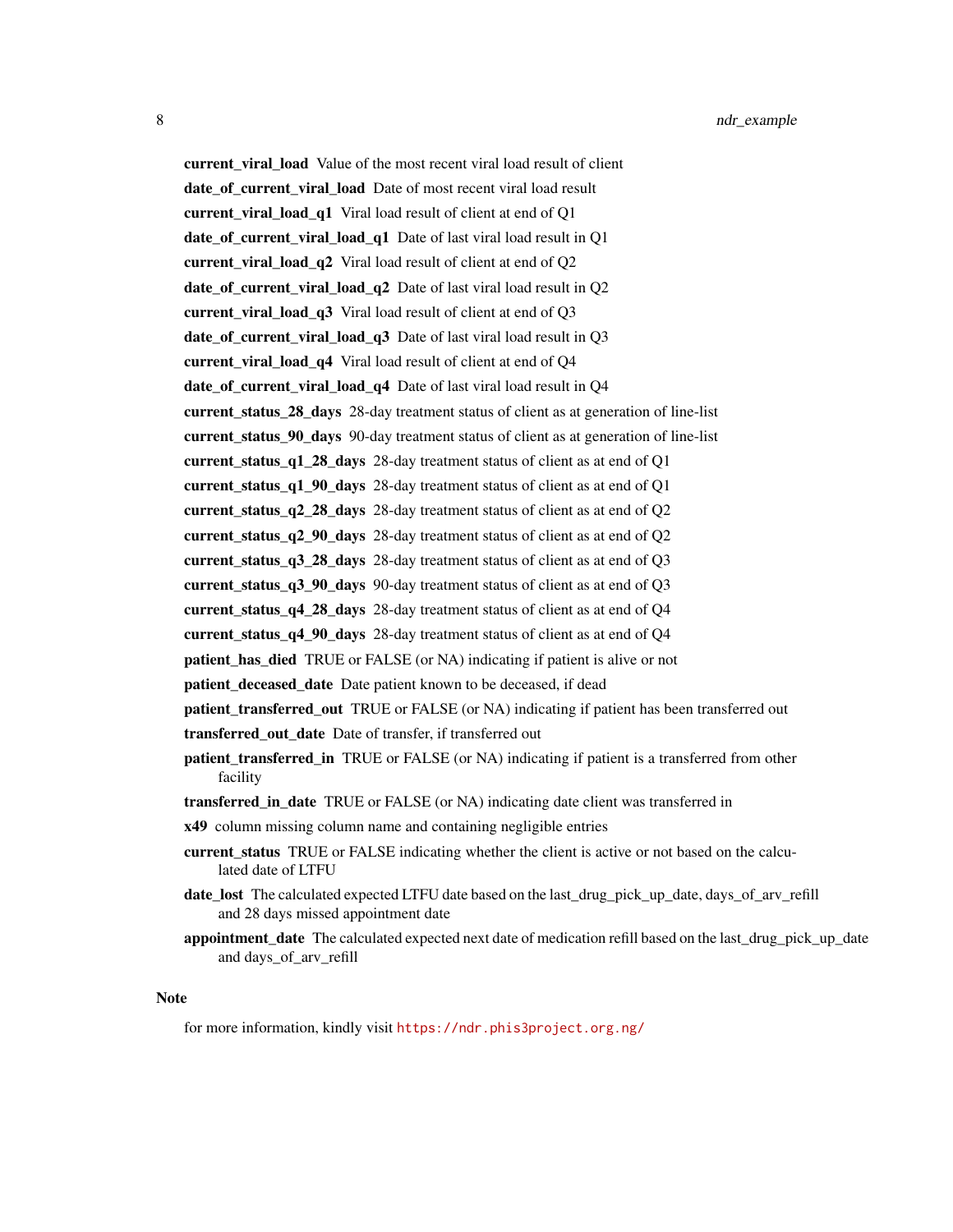<span id="page-8-0"></span>

Import the basic NDR patient-level line lists (treatment, recent infection, and HTS) into R. Column names and types are appropriately formatted using the type argument.

#### Usage

```
read_ndr(path, type = "treatment", \ldots)
```
# Arguments

| path     | Path to the csv file on your computer. The file path should be specified in the<br>format "C:/users/Desktop/your file.csv" or something similar.                                                                                                                                                                                                                                                                                                                                                                   |
|----------|--------------------------------------------------------------------------------------------------------------------------------------------------------------------------------------------------------------------------------------------------------------------------------------------------------------------------------------------------------------------------------------------------------------------------------------------------------------------------------------------------------------------|
| type     | type of line list to be imported. Currently, the read_ndr() supports any of<br>treatment, recency or hts line-lists.                                                                                                                                                                                                                                                                                                                                                                                               |
| $\cdots$ | passes other arguments supplied based on the specific NDR line-list to be read.<br>NDR treatment line-list requires the time_stamp argument for the day of refer-<br>ence of the treatment line-list, and an optional quiet argument (which defaults<br>to FALSE) denoting if R should also print the message about the new columns<br>created. An optional cols can also be used to supply specific column type to<br>allow the user control over the variable types should the default satisfy the user<br>need. |

#### Value

nicely formatted line-list

#### Examples

```
# Read \code{ndr_example.csv} from a path
```

```
file_path <- system.file("extdata", "ndr_example.csv", package = "tidyndr")
read_ndr(file_path, time_stamp = "2021-02-15")
```

```
# Read using a link to the NDR csv file on the internet
```
file\_path <- "https://raw.githubusercontent.com/stephenbalogun/example\_files/main/ndr\_example.csv" read\_ndr(file\_path, time\_stamp = "2021-02-15")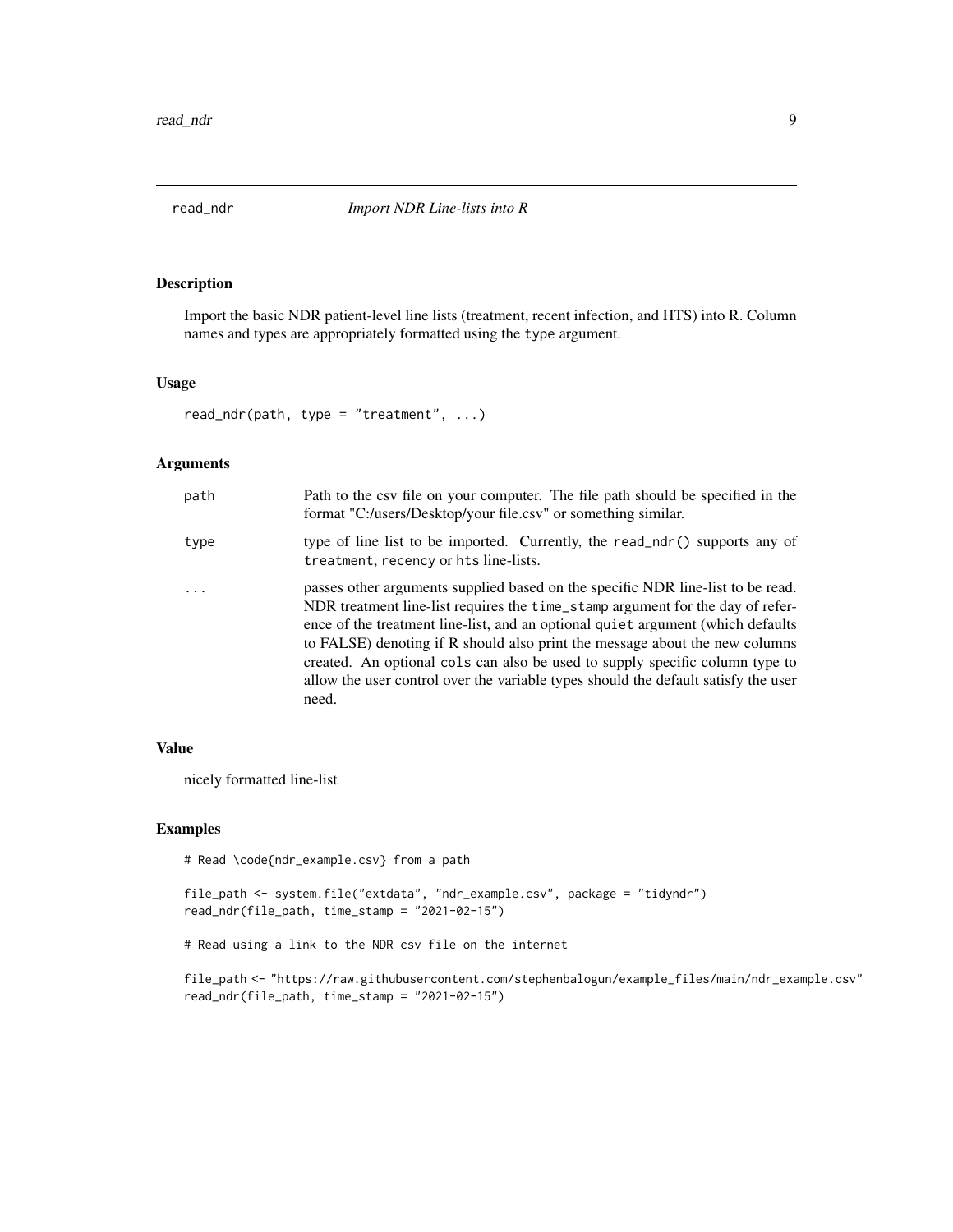<span id="page-9-0"></span>

A dataset of randomly generated HIV-1 recent infection line-list to simulate the NDR patient recency line-list.

#### Usage

recency\_example

#### Format

A data frame with 10000 rows and 36 variables:

ip Implementing Partner

facility\_state State of registration of recency facility facility\_lga Local Government Area where client was registered facility Facility where the recent infection testing took place datim\_code 'DATIM CODE' of the facility of registration client\_state State of resident of client client\_lga Local Government Area where client is resident client\_code registration number assigned to client at testing point sex The gender that the client identified as, "M" or "F" date\_of\_birth Birth day of client, in "yyyy-dd-mm" age Age of client as at when the recent infection testing took place age\_group age-band of clients based on the MER classification client\_id unique identifier assigned to client visit\_date Date when HIV testing services was offered hts screening result Outcome of the first HIV testing offered hts\_result interpretation of the HTS screening hts\_confirmatory\_result Outcome of second HIV testing offered hts\_tie\_breaker\_result Outcome of third HIV testing offered (when required) testing\_point Place where the HIV testing was conducted index\_client is the client a result of Index Testing Services opt\_out Did the client opt out of recency testing? recency\_test\_name Name of testing kit used for the recent infection testing recency\_test\_date Date when the recency testing was conducted recency\_number Number assigned during recency testing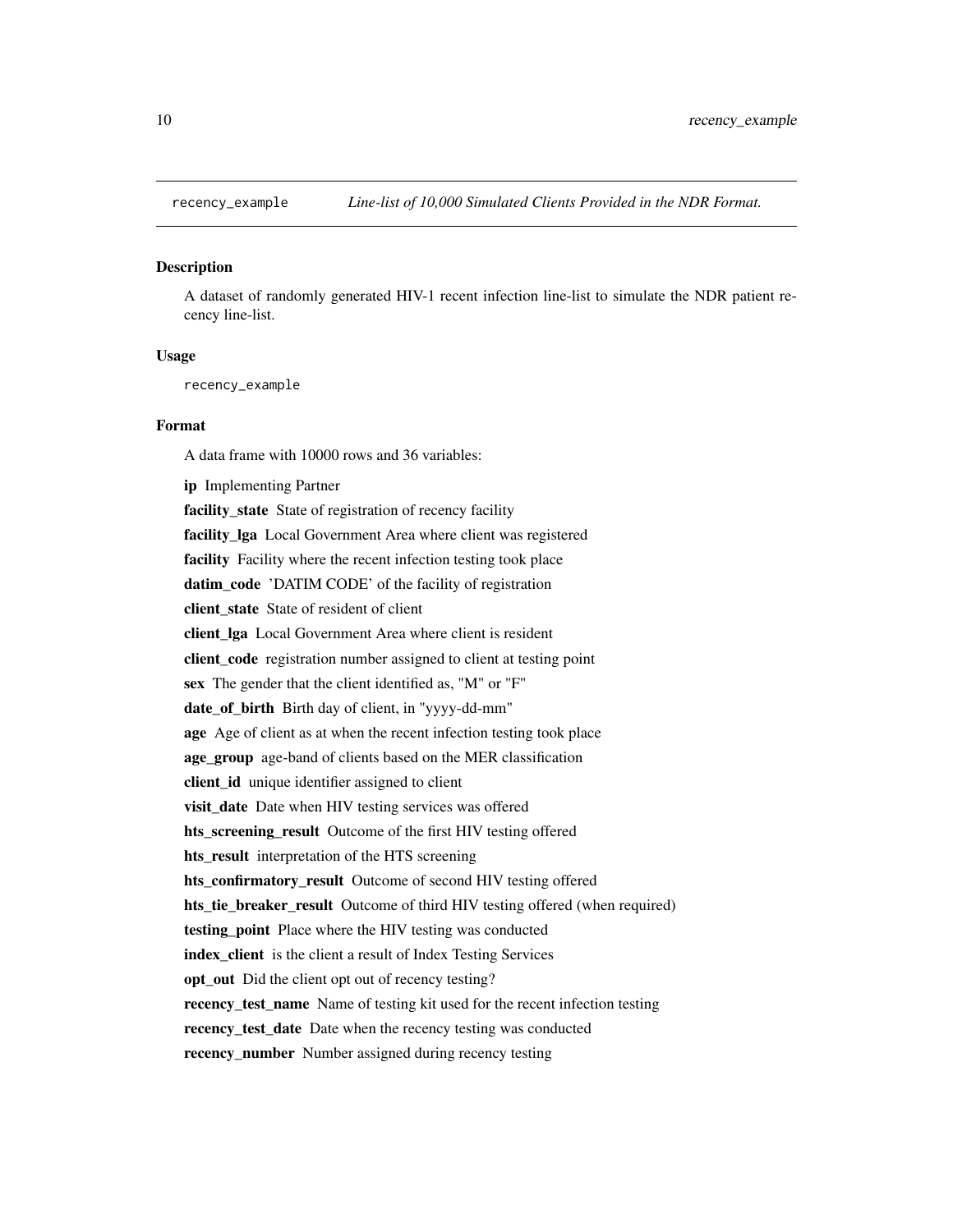<span id="page-10-0"></span>control\_line Was the control line visible on the Asante kit during testing? verification\_line Was the verification\_line visible during testing? longterm\_line Was the longterm line visible during testing? recency\_interpretation Interpretation of the rapid testing for recency final\_recency\_result The final recency outcome following Viral Load viral\_load\_requested Was the viral load of the client requested? viral\_load\_result The viral load count of the client date\_of\_viral\_load\_result The date the viral load result was released date\_sample\_collected The date of viral load sample collection date\_sample\_sent The date the collected viral load sample was sent for assay pcr\_lab laboratory where recency viral load is analyzed x36 column missing column name and containing negligible entries

#### Note

for more information, kindly visit <https://ndr.phis3project.org.ng/>

| recent_eligible | Subset Clients who had Recent Infection Test Done during a period of |
|-----------------|----------------------------------------------------------------------|
|                 | Interest                                                             |

#### Description

Subset Clients who had Recent Infection Test Done during a period of Interest

#### Usage

recent\_eligible(data, from = NULL, to = NULL, states = NULL, facilities = NULL)

#### Arguments

| data       | An NDR dataframe imported using the read_ndr().                                                                                                                                                                                         |
|------------|-----------------------------------------------------------------------------------------------------------------------------------------------------------------------------------------------------------------------------------------|
| from       | The start date in ISO8601 format (i.e. "yyyy-mm-dd"). The default is to start at<br>the beginning of the current Fiscal Year ( <i>i.e.</i> 1st of October).                                                                             |
| to         | The end date written in ISO8601 format (i.e. "yyyy-mm-dd"). The default is the<br>date of analysis.                                                                                                                                     |
| states     | The name(s) of the State(s) of interest. The default utilizes all the states in the<br>data frame. If specifying more than one state, combine the states using the $c()$<br>e.g. $c("State 1", "State 2").$                             |
| facilities | The name(s) of the facilit(ies) of interest. Default is to utilize all the facilities<br>contained in the data frame. If specifying more than one facility, combine the<br>facilities using the c() e.g. c("Facility 1", "Facility 2"). |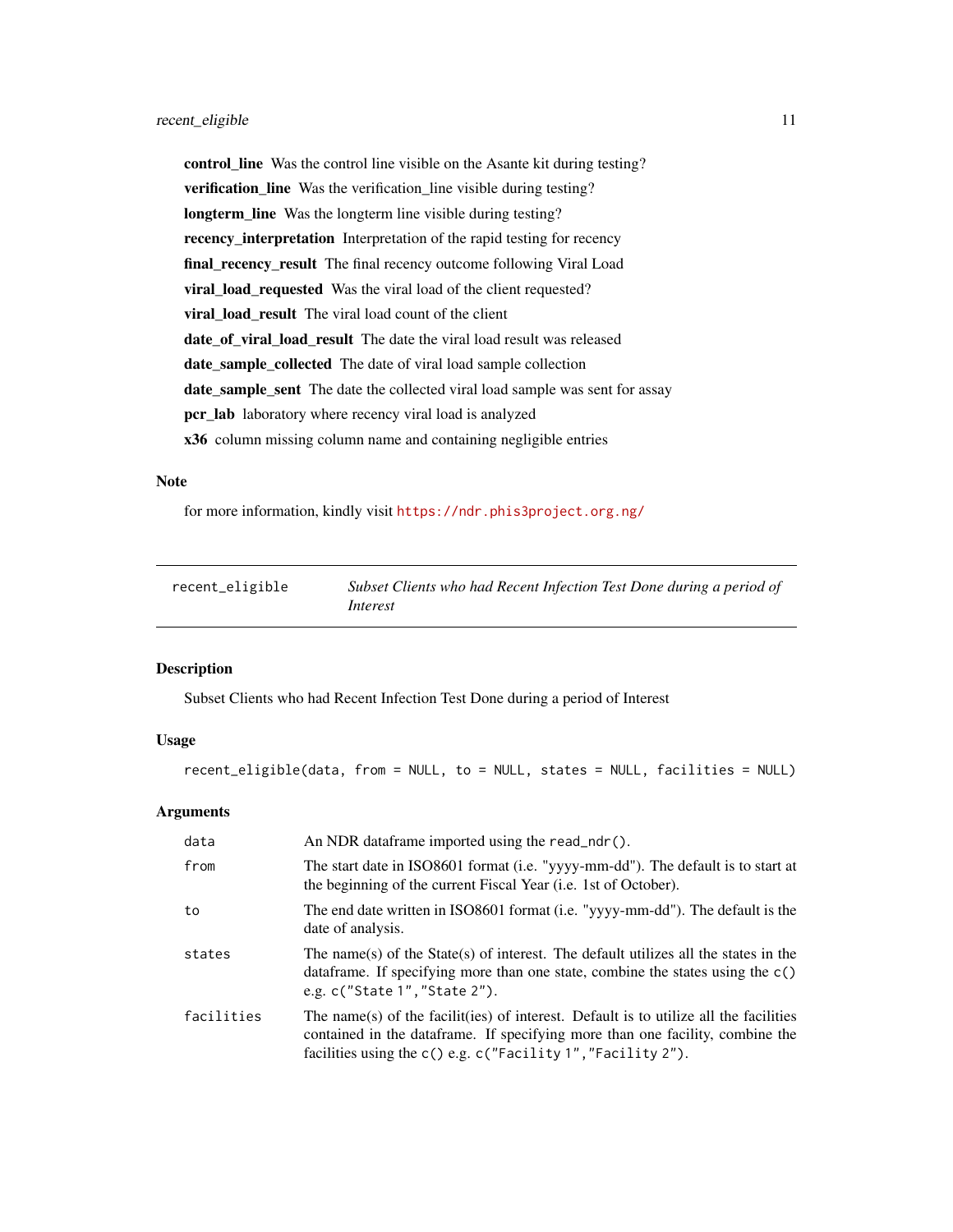<span id="page-11-0"></span>line-list of clients who had recent HIV infection test done during the period of interest

#### Examples

```
## Line-list all HIV positive clients who are eligible for recency testing
hts_pos <- hts_tst_pos(recency_example)
```
recent\_eligible(hts\_pos, state = "Arewa") # eligible clients in 'Arewa' state

rita\_recent *Generate List of Clients who are RITA Recent*

#### Description

Generate List of Clients who are RITA Recent

#### Usage

rita\_recent(data, from = NULL, to = NULL, states = NULL, facilities = NULL)

#### Arguments

| data       | An NDR dataframe imported using the read_ndr().                                                                                                                                                                                         |
|------------|-----------------------------------------------------------------------------------------------------------------------------------------------------------------------------------------------------------------------------------------|
| from       | The start date in ISO8601 format (i.e. "yyyy-mm-dd"). The default is to start at<br>the beginning of the current Fiscal Year (i.e. 1st of October).                                                                                     |
| to         | The end date written in ISO8601 format (i.e. "yyyy-mm-dd"). The default is the<br>date of analysis.                                                                                                                                     |
| states     | The name(s) of the State(s) of interest. The default utilizes all the states in the<br>data frame. If specifying more than one state, combine the states using the $c()$<br>e.g. $c("State 1", "State 2").$                             |
| facilities | The name(s) of the facilit(ies) of interest. Default is to utilize all the facilities<br>contained in the data frame. If specifying more than one facility, combine the<br>facilities using the c() e.g. c("Facility 1", "Facility 2"). |

# Value

Line-list of clients who are RTRI recent and have a viral load result greater or equal to 1000 copies per microliter of blood.

#### Examples

```
## Line-list all HIV positive clients confirmed to be RITA recent
hts_pos <- hts_tst_pos(recency_example)
```
rita\_recent(hts\_pos)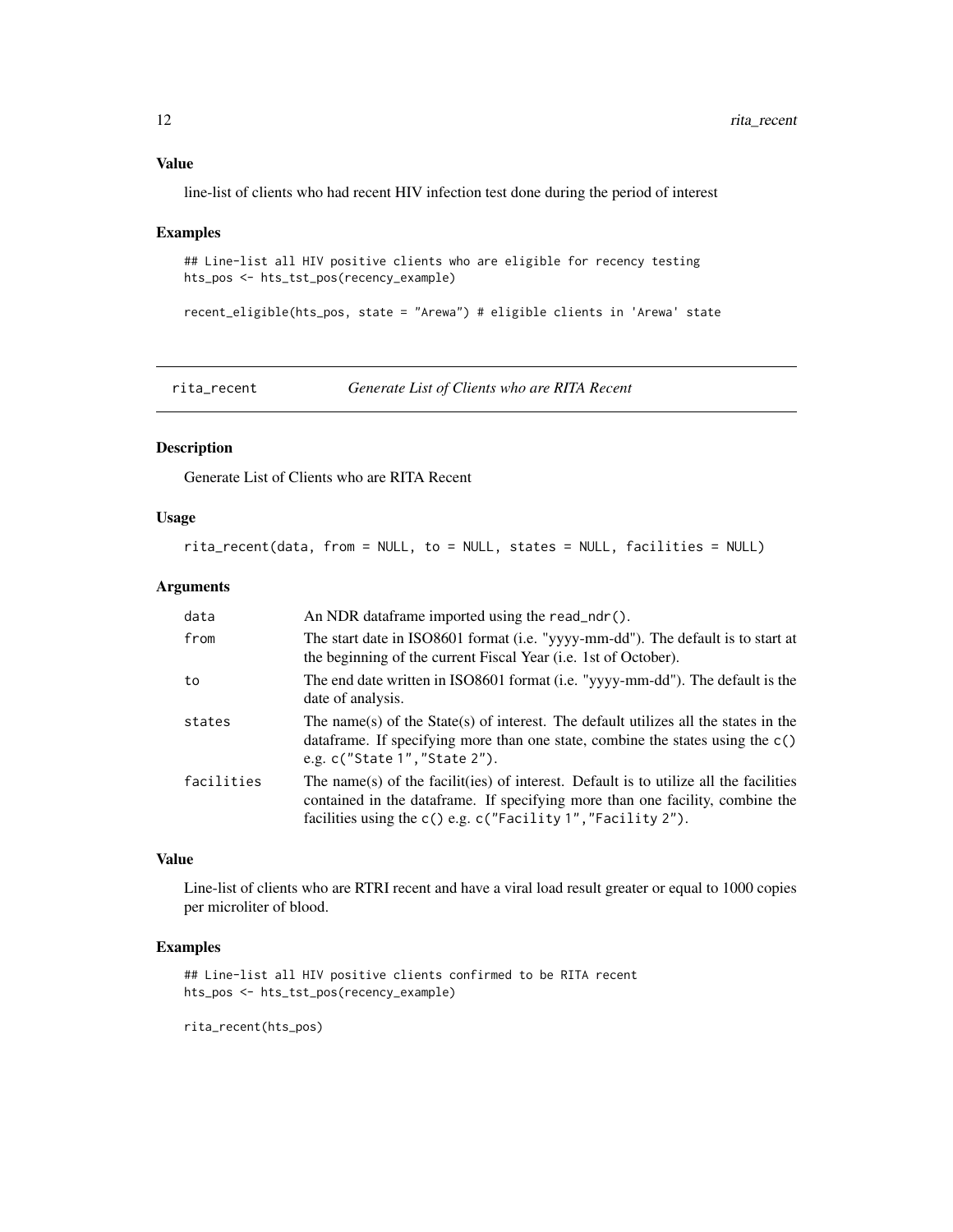<span id="page-12-0"></span>

Generate List of RTRI-Positive Clients with Documented Viral Load Results

#### Usage

```
rita_result(data, from = NULL, to = NULL, states = NULL, facilities = NULL)
```
# Arguments

| data       | An NDR dataframe imported using the read_ndr().                                                                                                                                                                                         |
|------------|-----------------------------------------------------------------------------------------------------------------------------------------------------------------------------------------------------------------------------------------|
| from       | The start date in ISO8601 format (i.e. "yyyy-mm-dd"). The default is to start at<br>the beginning of the current Fiscal Year (i.e. 1st of October).                                                                                     |
| to         | The end date written in ISO8601 format (i.e. "yyyy-mm-dd"). The default is the<br>date of analysis.                                                                                                                                     |
| states     | The name(s) of the State(s) of interest. The default utilizes all the states in the<br>data frame. If specifying more than one state, combine the states using the $c()$<br>e.g. c("State 1", "State 2").                               |
| facilities | The name(s) of the facilit(ies) of interest. Default is to utilize all the facilities<br>contained in the data frame. If specifying more than one facility, combine the<br>facilities using the c() e.g. c("Facility 1", "Facility 2"). |

#### Value

Line-list of clients with recent infection and a viral load result

# Examples

```
## Get HTS_POS clients who had a documented viral load result for recency in 2021
rita_result(recency_example, from = "2021-01-01")
```

| rita_sample | Generate List of RTRI-Positive Clients whose Viral Load Samples |  |  |  |
|-------------|-----------------------------------------------------------------|--|--|--|
|             | Have Been Collected                                             |  |  |  |

# Description

Generate List of RTRI-Positive Clients whose Viral Load Samples Have Been Collected

#### Usage

```
rita_sample(data, from = NULL, to = NULL, states = NULL, facilities = NULL)
```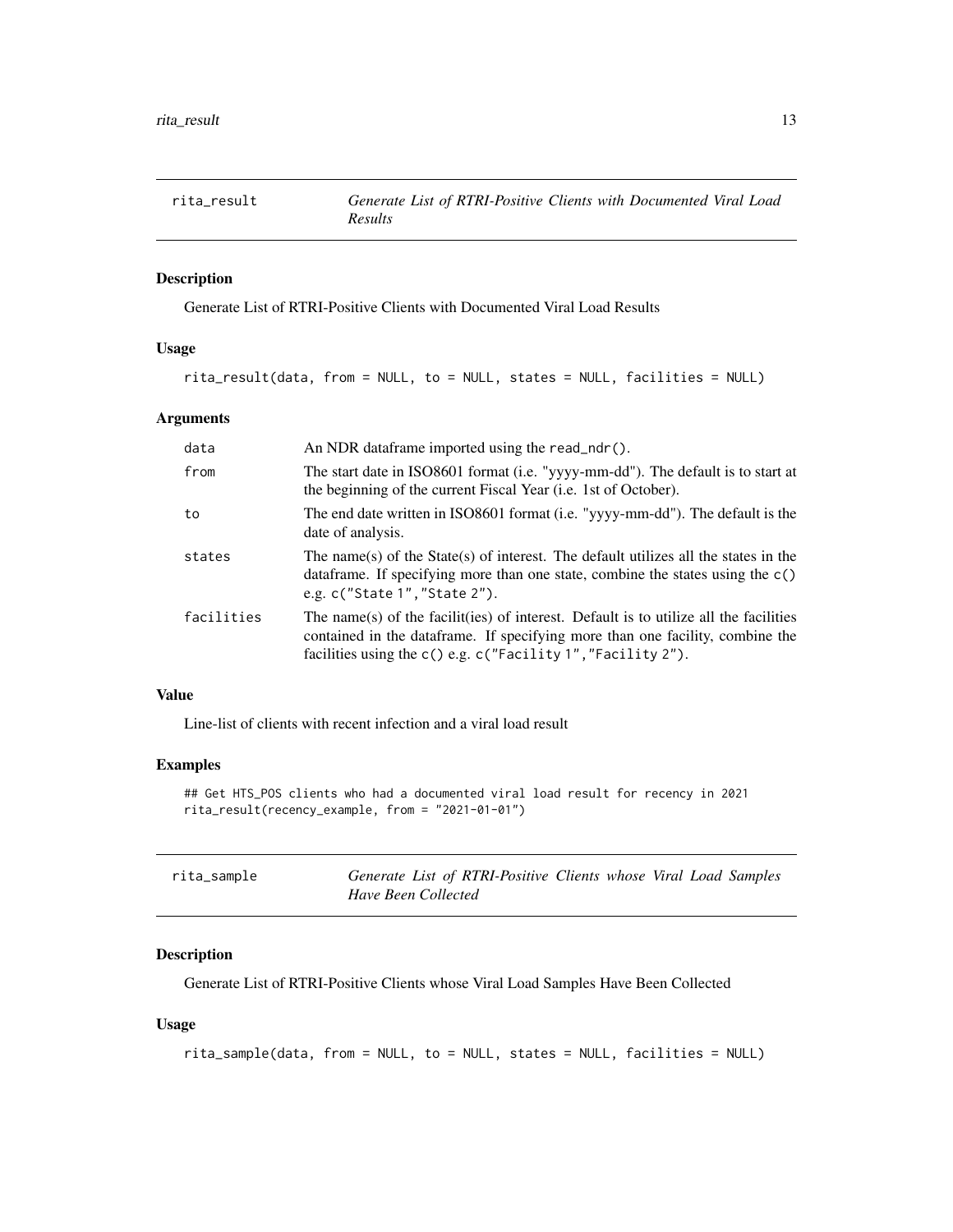# <span id="page-13-0"></span>Arguments

| data       | An NDR dataframe imported using the read_ndr().                                                                                                                                                                                        |
|------------|----------------------------------------------------------------------------------------------------------------------------------------------------------------------------------------------------------------------------------------|
| from       | The start date in ISO8601 format (i.e. "yyyy-mm-dd"). The default is to start at<br>the beginning of the current Fiscal Year ( <i>i.e.</i> 1st of October).                                                                            |
| to         | The end date written in ISO8601 format (i.e. "yyyy-mm-dd"). The default is the<br>date of analysis.                                                                                                                                    |
| states     | The name(s) of the State(s) of interest. The default utilizes all the states in the<br>data frame. If specifying more than one state, combine the states using the $c()$<br>e.g. c("State 1", "State 2").                              |
| facilities | The name(s) of the facilit(ies) of interest. Default is to utilize all the facilities<br>contained in the dataframe. If specifying more than one facility, combine the<br>facilities using the c() e.g. c("Facility 1", "Facility 2"). |

# Value

Line-list of clients with recent infection and a viral load samples collected

# Examples

## Get HTS\_POS clients who had recency testing and viral load sample collected sample\_collected <- rita\_sample(recency\_example)

## Samples collected in 'Ayetoro', and 'Arewa' states

rita\_sample(recency\_example, states = c("Arewa", "Ayetoro"))

rtri\_recent *Get List of RTRI Recent Clients*

# Description

Get List of RTRI Recent Clients

# Usage

```
rtri_recent(data, from = NULL, to = NULL, states = NULL, facilities = NULL)
```
# Arguments

| data | An NDR dataframe imported using the read ndr().                                                                                                             |
|------|-------------------------------------------------------------------------------------------------------------------------------------------------------------|
| from | The start date in ISO8601 format (i.e. "yyyy-mm-dd"). The default is to start at<br>the beginning of the current Fiscal Year ( <i>i.e.</i> 1st of October). |
| to   | The end date written in ISO8601 format (i.e. "yyyy-mm-dd"). The default is the<br>date of analysis.                                                         |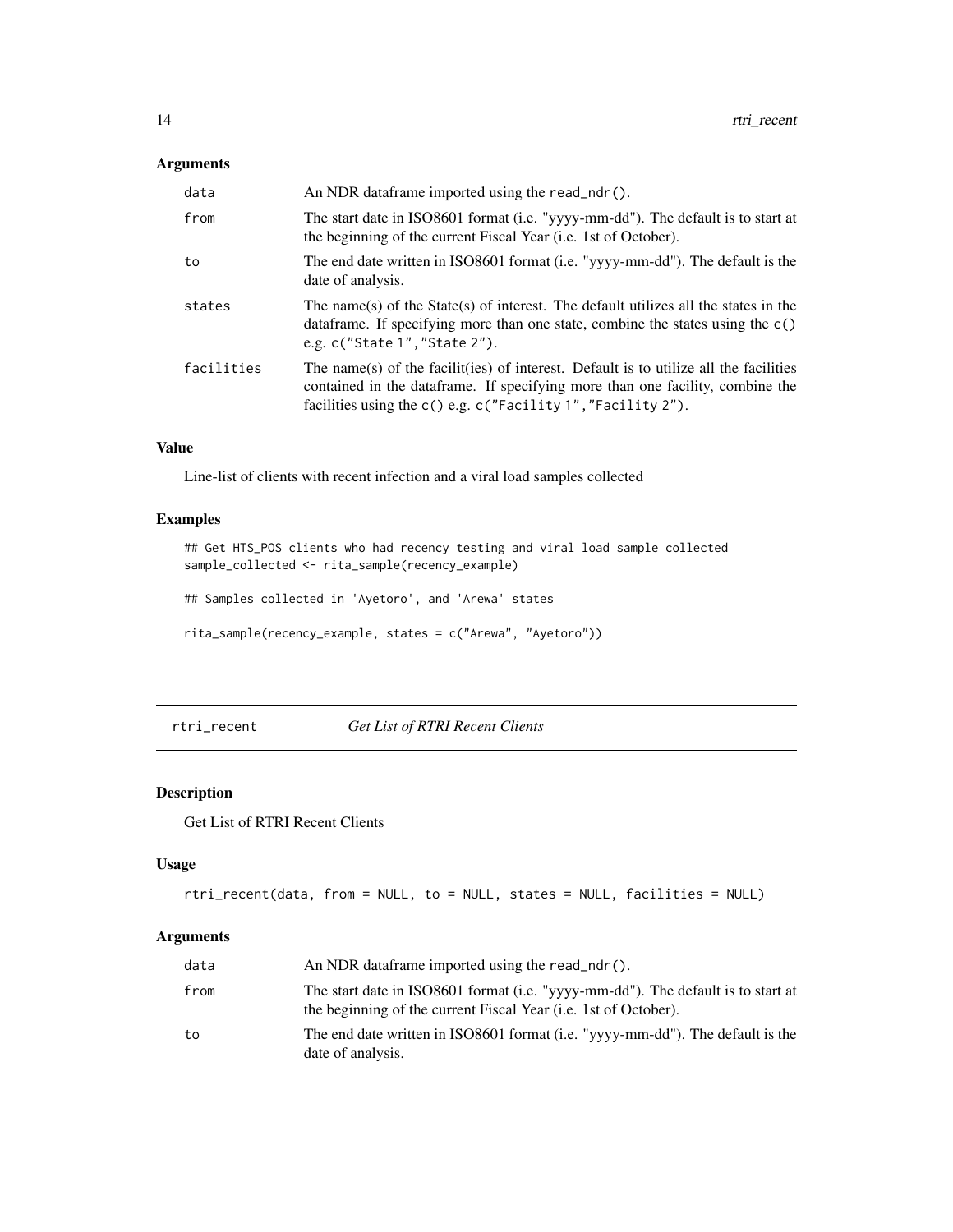<span id="page-14-0"></span>

| states     | The name(s) of the State(s) of interest. The default utilizes all the states in the<br>data frame. If specifying more than one state, combine the states using the $c()$<br>e.g. $c$ ("State 1", "State 2").                            |
|------------|-----------------------------------------------------------------------------------------------------------------------------------------------------------------------------------------------------------------------------------------|
| facilities | The name(s) of the facilit(ies) of interest. Default is to utilize all the facilities<br>contained in the data frame. If specifying more than one facility, combine the<br>facilities using the c() e.g. c("Facility 1", "Facility 2"). |

# Value

Line-list of clients with who are RTRI Positive

# Examples

```
## Line-list RTRI recent persons for 'Arewa' state for the first quarter of 2021
rtri_recent(recency_example, states = "Arewa", from = "2021-01-01", to = "2021-03-31")
```
summarise\_ndr *Count the Number of Outcomes Based on a Specified Level*

# Description

The summarise\_ndr() function counts the number of occurrence of specified level for each of the supplied dataframe. It then combines the given dataframes into a single table. It also adds a "Total" roll that adds all the rows for each of the numeric columns.

#### Usage

```
summarise_ndr(..., level = "state", names = NULL)
```
# Arguments

| $\cdot$ $\cdot$ $\cdot$ | Data frames to be summarised.                                                                                             |
|-------------------------|---------------------------------------------------------------------------------------------------------------------------|
| level                   | The level at which the summary should be performed. The options are "ip" (or<br>"country"), "state", "lga" or "facility". |
| names                   | The names to be passed to the summary columns created in the output                                                       |

# Value

summarise\_ndr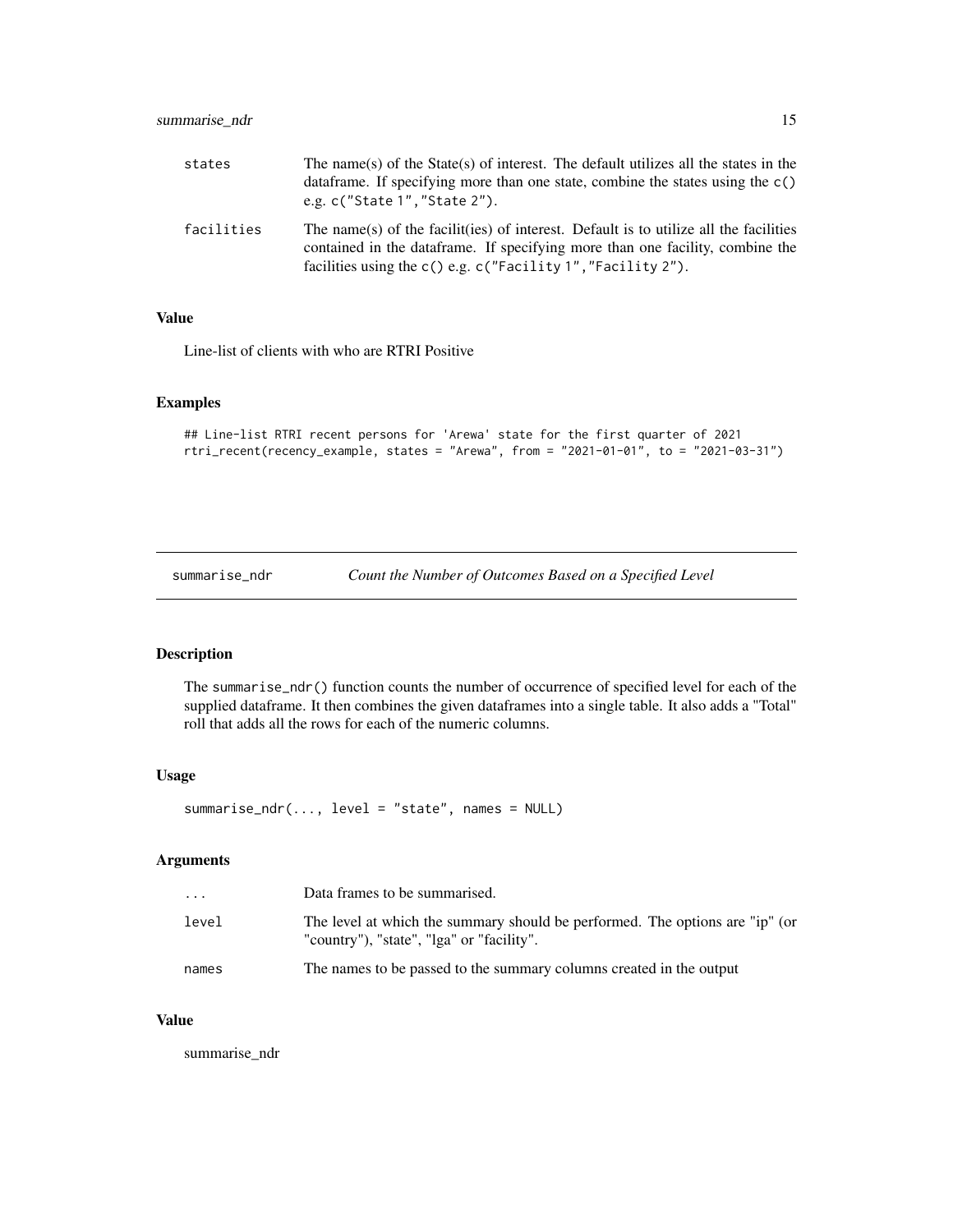#### Examples

```
new <- tx_new(ndr_example, from = "2021-03-01")
curr <- tx_curr(ndr_example)
summarise_ndr(
  new,
  curr,
  level = "state",
  names = c("tx_new", "tx_count"))
### summarise for only one dataframe (defaults data name when name is not specified)
summarise_ndr(
 data = new,level = "ip")
```
summarise\_recency *Count the Number of Recency Outcomes Based on a Specified Level*

# Description

The summarise\_recency() function counts the number of occurrence of specified level for each of the supplied dataframe. It then combines the given dataframes into a single table. It also adds a "Total" roll that adds all the rows for each of the numeric columns.

#### Usage

```
summarise_recency(..., level = "facility_state", names = NULL)
```
#### Arguments

| $\cdot$ $\cdot$ $\cdot$ | Data frames to be summarised.                                                                                                                                              |
|-------------------------|----------------------------------------------------------------------------------------------------------------------------------------------------------------------------|
| level                   | The level at which the summary should be performed. The options are "ip" (or<br>"country"), "facility_state", "facility_lga", "facility", "client_state", or "client_lga". |
| names                   | The names to be passed to the summary columns created in the output                                                                                                        |

#### Value

summary dataframe of recency indicators

# Examples

```
hts_pos <- hts_tst_pos(recency_example, from = "2021-01-01") # positive clients from January 2021
hts_recent <- hts_recent(hts_pos) # positive clients from above who had recency testing done
rtri_recent <- rtri_recent(hts_recent) # hts_recent clients who were presumed recent from RTRI
```
summarise\_recency(

<span id="page-15-0"></span>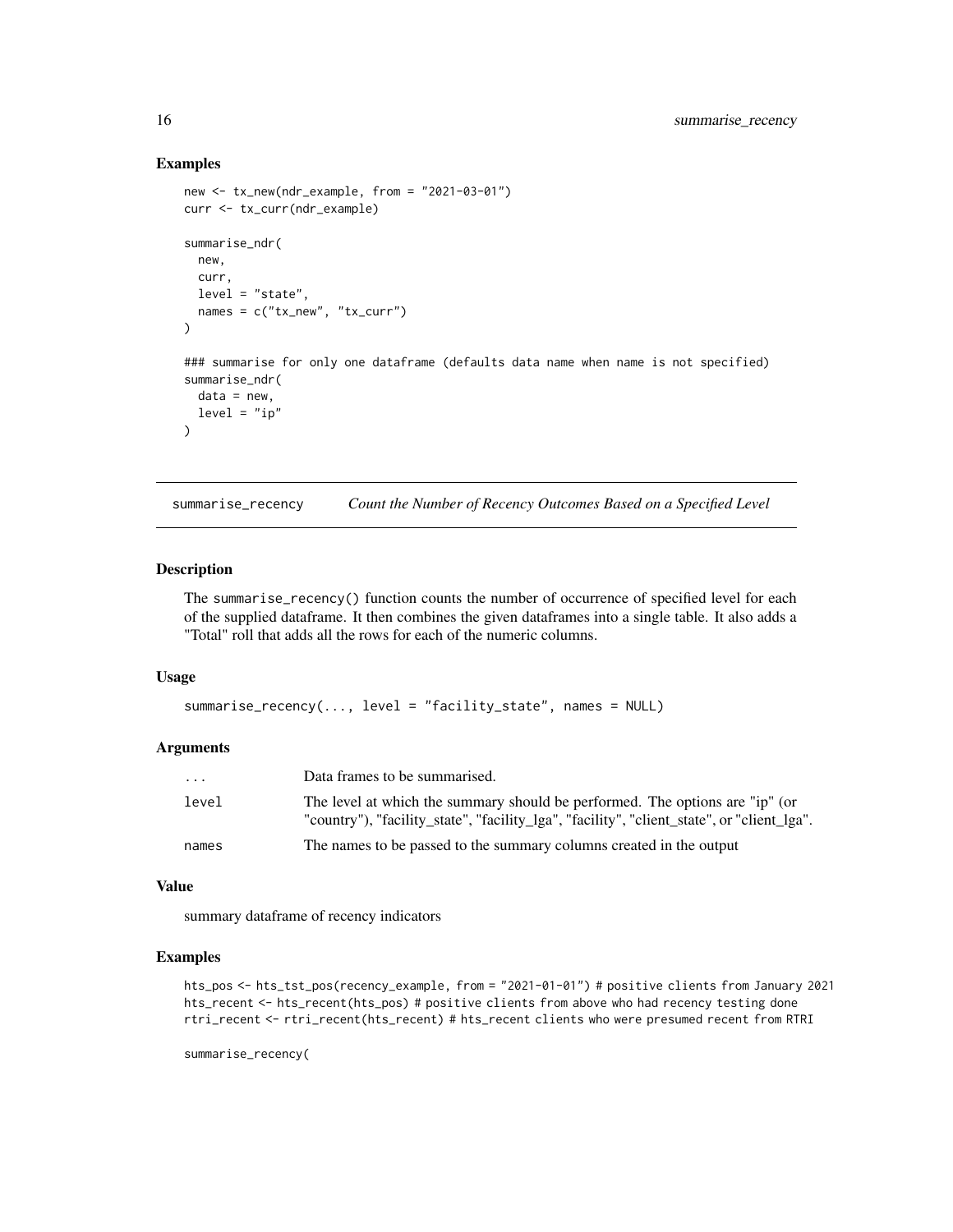# <span id="page-16-0"></span>summarize\_ndr 17

```
hts_pos,
 hts_recent,
  rtri_recent,
  level = "facility_state",
  names = c("positives", "recency_testing", "rtri_recent")
\mathcal{L}### If the `names` argument is not supplied, the names of the supplied data will be used instead
summarise_recency(
  hts_pos,
  hts_recent
\mathcal{L}
```
#### summarize\_ndr *Count the Number of Outcomes Based on a Specified Level*

# Description

The summarize\_ndr() function counts the number of occurrence of specified level for each of the supplied dataframe. It then combines the given dataframes into a single table. It also adds a "Total" roll that adds all the rows for each of the numeric columns.

#### Usage

summarize\_ndr(..., level = "state", names = NULL)

# Arguments

| $\cdot$ $\cdot$ $\cdot$ | Dataframes to be summarized.                                                                                              |
|-------------------------|---------------------------------------------------------------------------------------------------------------------------|
| level                   | The level at which the summary should be performed. The options are "ip" (or<br>"country"), "state", "lga" or "facility". |
| names                   | The names to be passed to the summary columns created in the output                                                       |

# Value

summarize\_ndr

```
new <- tx_new(ndr_example, from = "2021-03-01")
curr <- tx_curr(ndr_example)
summarize_ndr(
 new,
  curr,
 level = "state",
  names = c("tx_new", "tx_count"))
```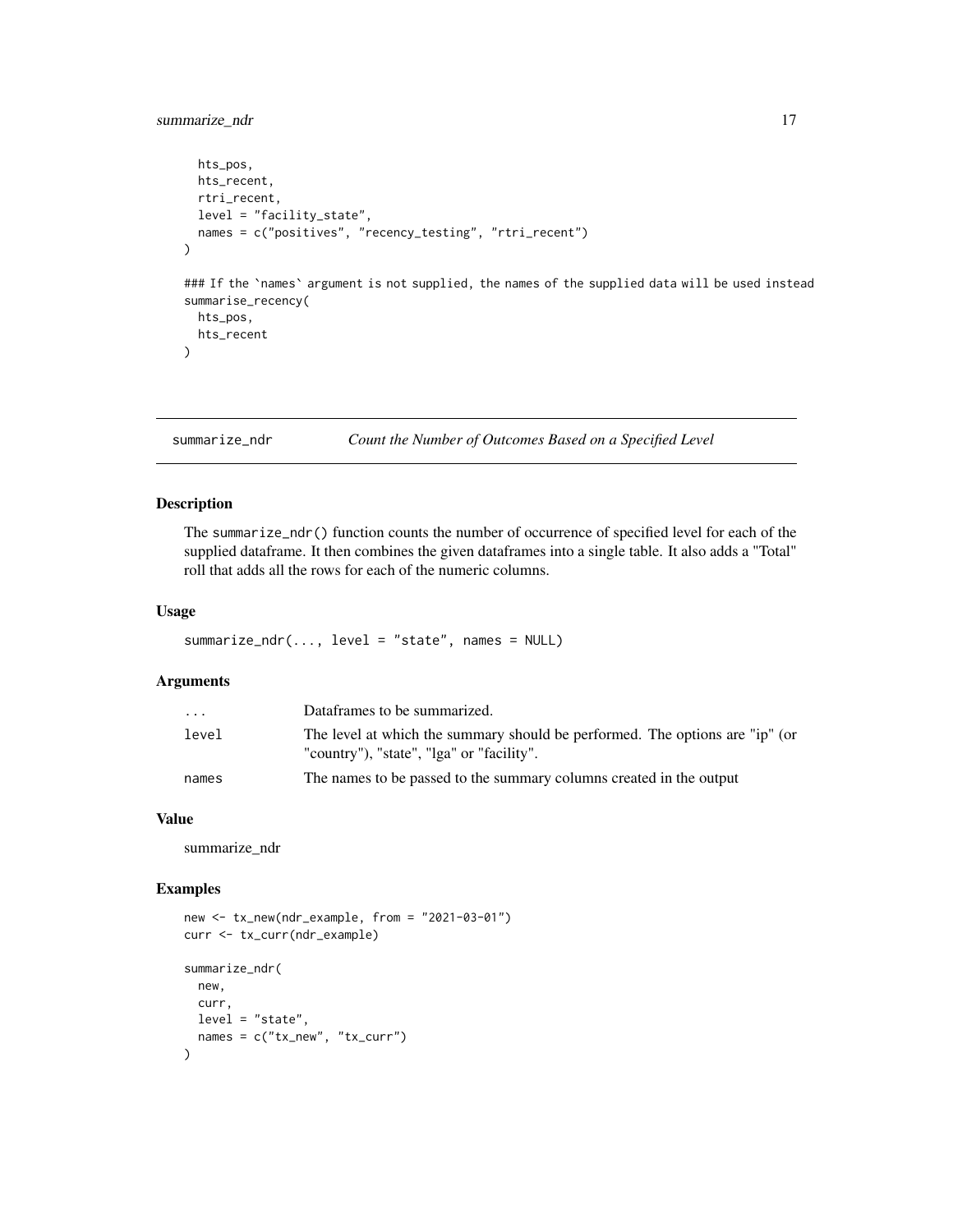```
### summarize for only one dataframe (defaults data name when name is not specified)
summarize_ndr(
 data = new,level = "ip"\lambda
```
summarize\_recency *Count the Number of Recency Outcomes Based on a Specified Level*

# **Description**

The summarize\_recency() function counts the number of occurrence of specified level for each of the supplied dataframe. It then combines the given dataframes into a single table. It also adds a "Total" roll that adds all the rows for each of the numeric columns.

#### Usage

```
summarize_recency(..., level = "facility_state", names = NULL)
```
#### Arguments

| $\cdot$ $\cdot$ $\cdot$ | Dataframes to be summarized.                                                                                                                                               |
|-------------------------|----------------------------------------------------------------------------------------------------------------------------------------------------------------------------|
| level                   | The level at which the summary should be performed. The options are "ip" (or<br>"country"), "facility_state", "facility_lga", "facility", "client_state", or "client_lga". |
| names                   | The names to be passed to the summary columns created in the output                                                                                                        |

# Value

summary dataframe of recency indicators

#### Examples

```
hts_pos <- hts_tst_pos(recency_example, from = "2021-01-01") # positive clients from January 2021
hts_recent <- hts_recent(hts_pos) # positive clients from above who had recency testing done
rtri_recent <- rtri_recent(hts_recent) # hts_recent clients who were presumed recent from RTRI
```

```
summarize_recency(
 hts_pos,
 hts_recent,
 rtri_recent,
 level = "facility_state",
 names = c("positives", "recency_testing", "rtri_recent")
)
### If the `names` argument is not supplied, the names of the supplied data will be used instead
```
summarize\_recency( hts\_pos, hts\_recent

<span id="page-17-0"></span>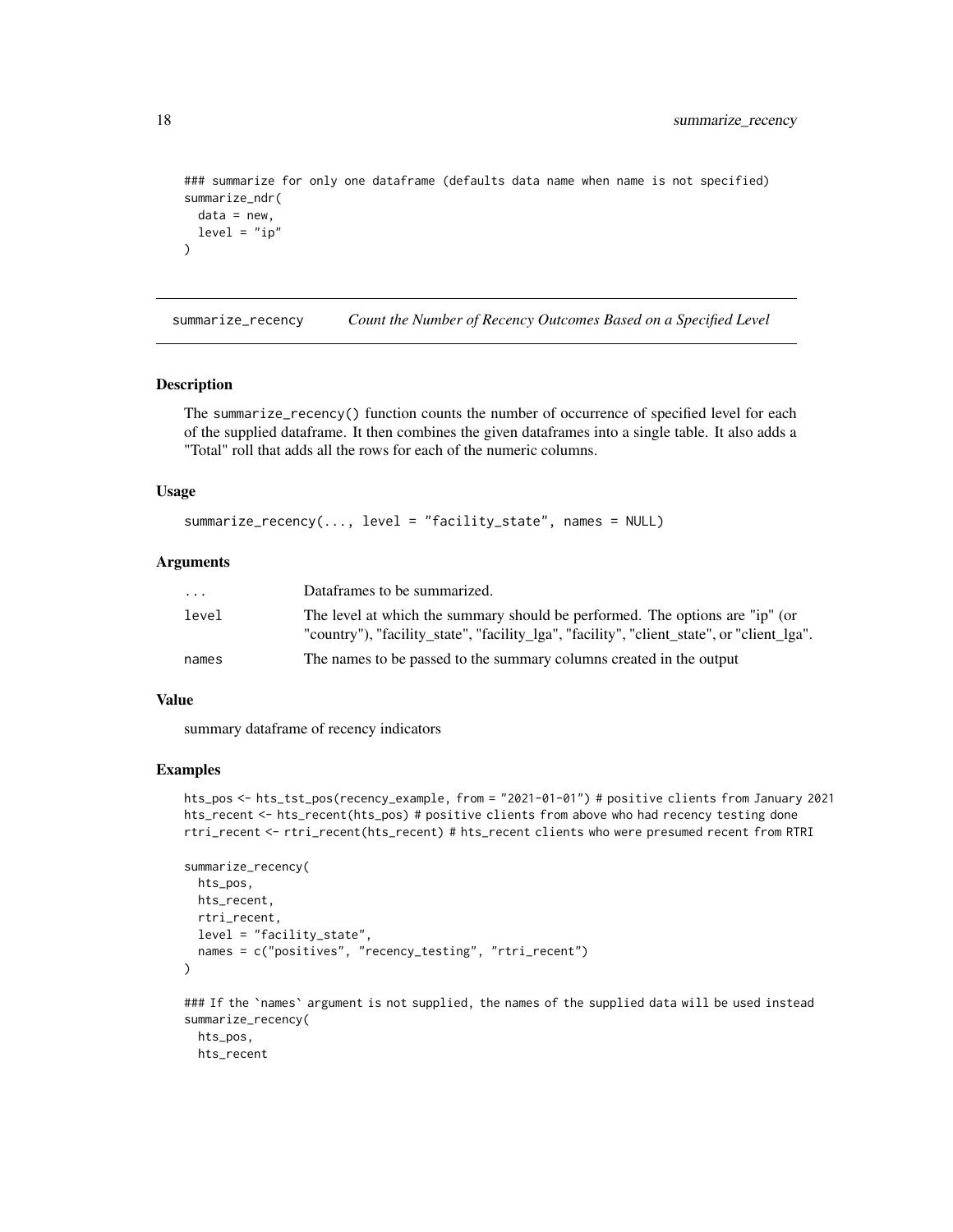<span id="page-18-0"></span> $\overline{\phantom{a}}$ 

tx\_appointment *Subset Rows of Clients who have Clinic Appointment/Medication Pick-up within a Particular Period*

# Description

tx\_appointment generates the line-list of clients who have clinic appointment/medication refill for the specified state(s) and/or facilit(ies). The default is to generate the appointment list for all the states/facilities.

# Usage

```
tx_appointment(
  data,
  from = NULL,
  to = NULL,
  states = NULL,
  facilities = NULL,
  active = FALSE,
  remove_duplicates = FALSE
\mathcal{E}
```
# Arguments

| data              | An NDR dataframe imported using the read_ndr().                                                                                                                                                                                       |
|-------------------|---------------------------------------------------------------------------------------------------------------------------------------------------------------------------------------------------------------------------------------|
| from              | The start date in ISO8601 format (i.e. "yyyy-mm-dd"). The default is to start at<br>the beginning of the current Fiscal Year ( <i>i.e.</i> 1st of October).                                                                           |
| to                | The end date written in ISO8601 format (i.e. "yyyy-mm-dd"). The default is the<br>date of analysis.                                                                                                                                   |
| states            | The name(s) of the State(s) of interest. The default utilizes all the states in the<br>data frame. If specifying more than one state, combine the states using the $c()$<br>e.g. c("State 1", "State 2").                             |
| facilities        | The name(s) of the facilit(ies) of interest. Default is to utilize all the facilities<br>contained in the dataframe. If specifying more than one facility, combine the<br>facilities using the c() e.g. c("Facility 1","Facility 2"). |
| active            | TRUE or FALSE. To determine whether the appointment should be for only<br>active patients or irrespective of their status.                                                                                                            |
| remove_duplicates |                                                                                                                                                                                                                                       |
|                   | Boolean argument. It specifies if duplicate patient entries in the facilities should<br>be removed or kept                                                                                                                            |

#### Value

tx\_appointment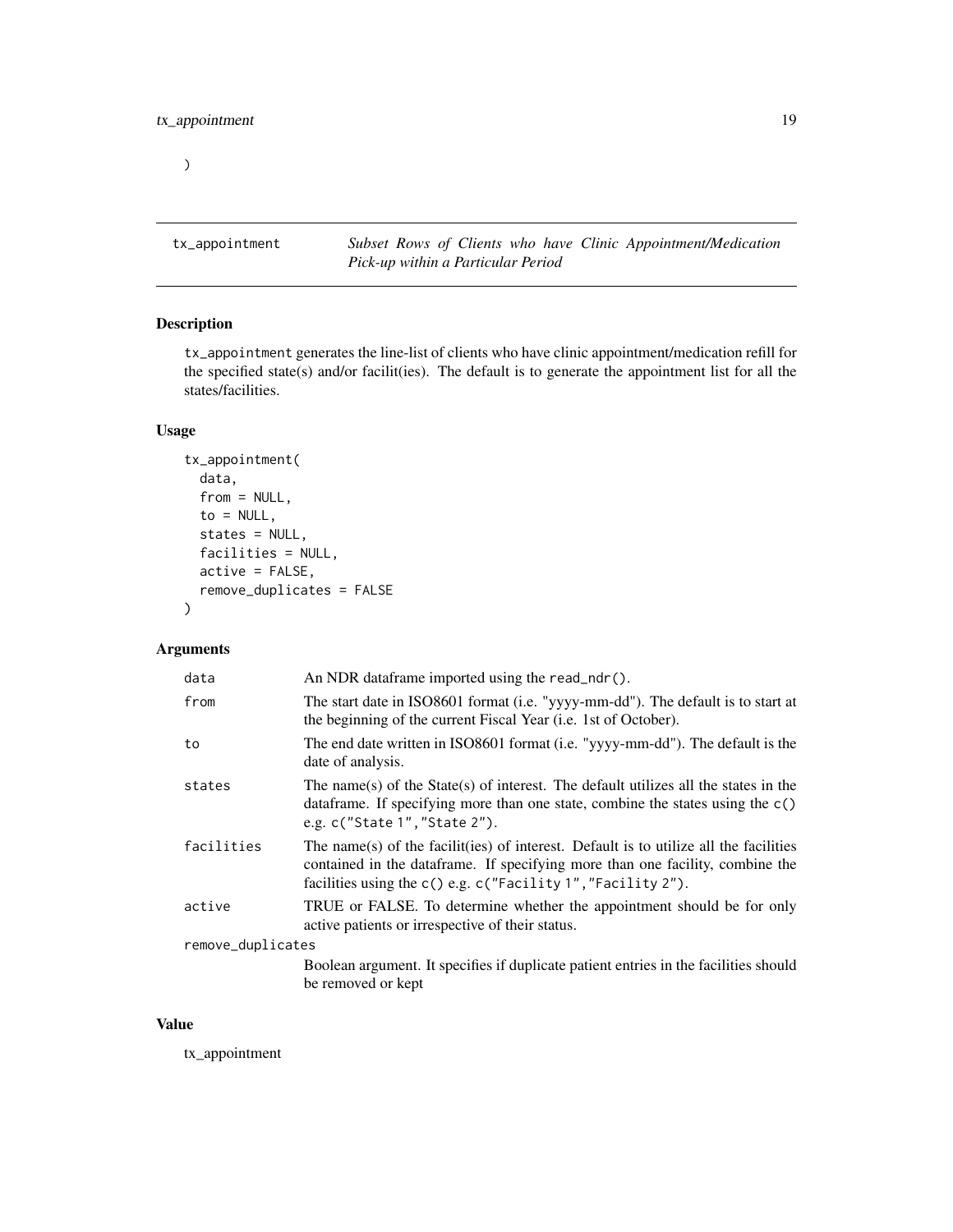# Examples

```
# Determine clients who have medication refill in Q2 of FY21
tx_appointment(ndr_example,
  from = "2021-06-01",
  to = "2021-09-30"
\lambda# Determine clients who have medication refill in July 2021
tx_appointment(ndr_example,
  from = "2021-07-01",
  to = "2021-07-31",
\lambda# Determine clients with medication refill in "Okun" state for a particular facility
tx_appointment(ndr_example,
 from = "2021-01-01",
  states = "Okun",
  facilities = "Facility1"
\lambda
```
tx\_curr *Subset Clients who are Currently on Treatment*

#### Description

tx\_curr pulls up the line-list of clients who are active on treatment using the calculated current\_status column. You can specify the state(s) and/or facilit(ies) of interest using the region or site arguments.

# Usage

```
tx_curr(
  data,
  states = NULL,
  facilities = NULL,
  status = "default",
  remove_duplicates = FALSE
\lambda
```
# Arguments

| data       | An NDR dataframe imported using the read_ndr().                                                                                                                                                                                         |
|------------|-----------------------------------------------------------------------------------------------------------------------------------------------------------------------------------------------------------------------------------------|
| states     | The name(s) of the State(s) of interest. The default utilizes all the states in the<br>data frame. If specifying more than one state, combine the states using the $c()$<br>e.g. $c$ ("State 1", "State 2").                            |
| facilities | The name(s) of the facilit(ies) of interest. Default is to utilize all the facilities<br>contained in the data frame. If specifying more than one facility, combine the<br>facilities using the c() e.g. c("Facility 1", "Facility 2"). |

<span id="page-19-0"></span>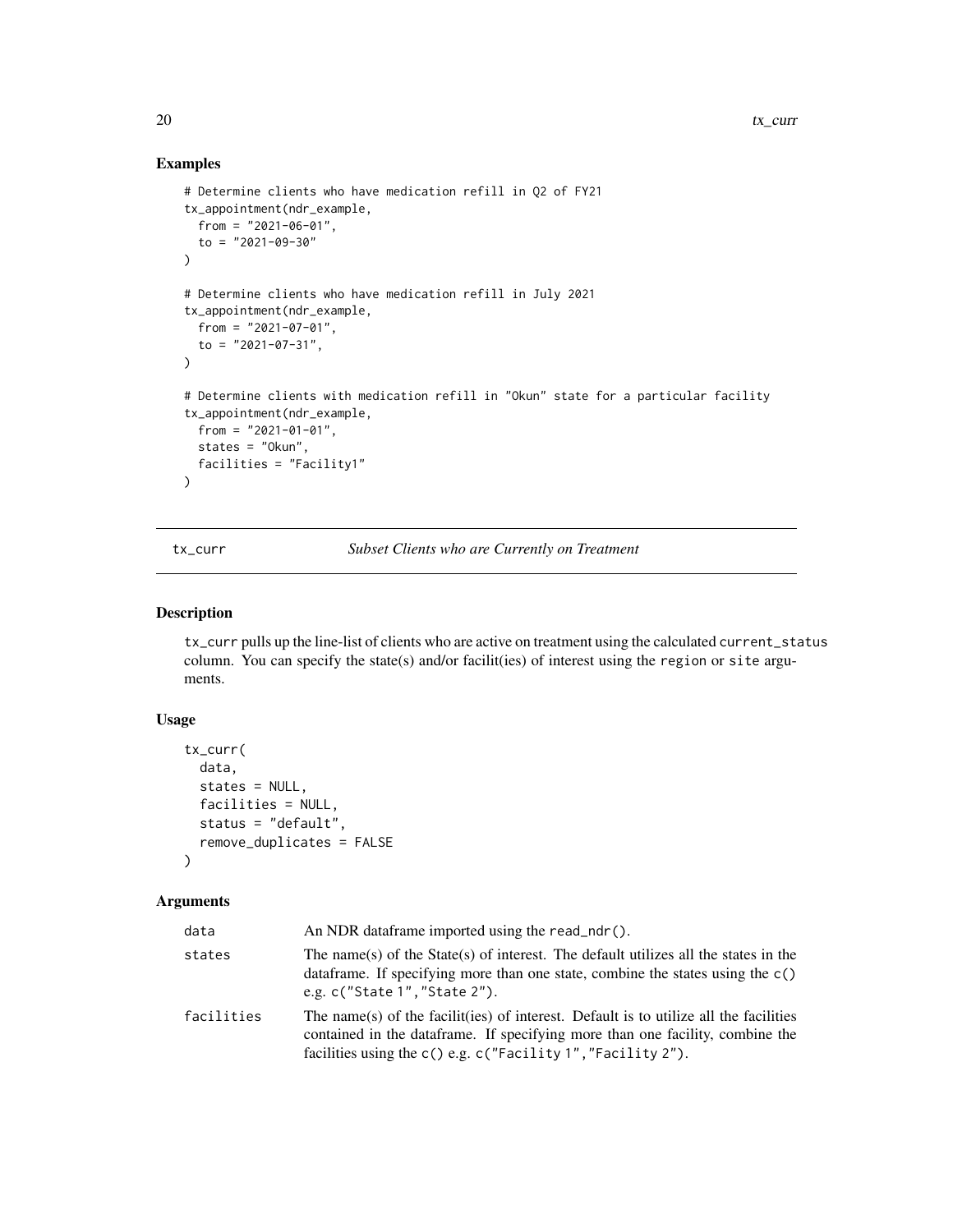<span id="page-20-0"></span>

| status            | Determines how the number of active clients is calculated. The options are           |
|-------------------|--------------------------------------------------------------------------------------|
|                   | to either to use the NDR current_status_28_days column or the derived cur-           |
|                   | rent status column ("calculated").                                                   |
| remove_duplicates |                                                                                      |
|                   | Boolean argument. It specifies if duplicate patient entries in the facilities should |
|                   | be removed or kept                                                                   |

# Value

TX\_CURR

# Examples

```
# Calculated active clients using the derived current status
tx_curr(ndr_example)
# Calculate the active clients using the NDR `current_status_28_days` column
tx_curr(ndr_example, status = "default")
# generate the TX_CURR for two states (e.g. "Arewa" and "Okun" in the ndr_example file)
tx_curr(ndr_example,
 states = c("Okun", "Arewa")
)
# determine the active clients in two facilities ("Facility1", and "Facility2) in "Abaji"
tx_curr(ndr_example,
 states = "Abaji",
 facilities = c("Facility1", "Facility2")
\mathcal{L}
```
tx\_ml *Subset Clients who Became Inactive (IIT) Within a Given Period*

#### Description

tx\_ml Generates clients who have become inactive over a specified period of time. The default is to generate all clients who became inactive in the current Fiscal Year. You can specify the period of interest (using the from and to arguments). Used together with tx\_ml\_outcomes(), generates inactive clients with a particular outcome of interest.

#### Usage

```
tx_ml(
  new_data,
  old_data = NULL,
  from = NULL,
  to = NULL,states = NULL,
  facilities = NULL,
```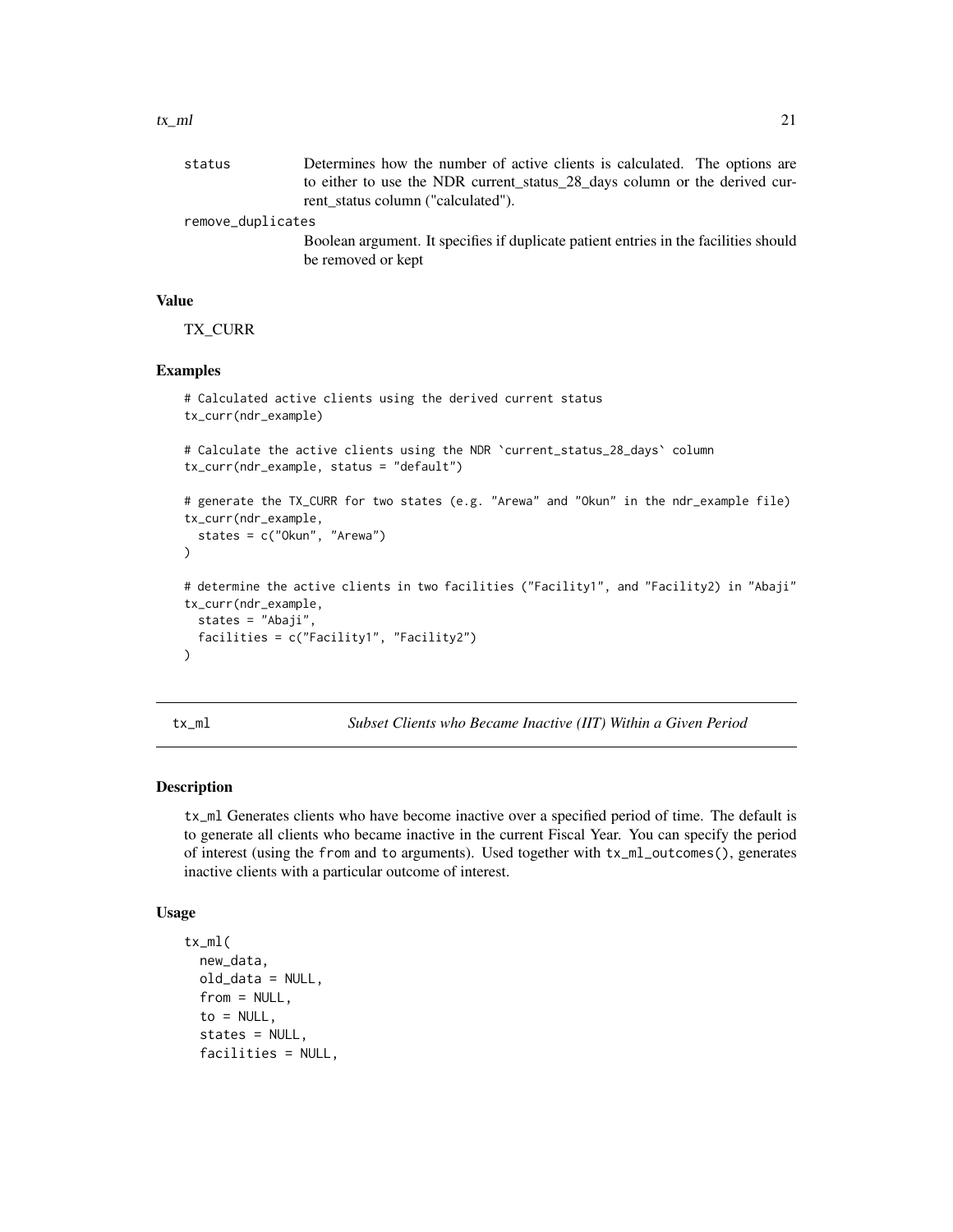```
22 tx\text{m}
```

```
status = "default",
  remove_duplicates = FALSE
\lambda
```
# Arguments

| new_data          | The current data fame where changes in current treatment status will be checked.                                                                                                                                                       |
|-------------------|----------------------------------------------------------------------------------------------------------------------------------------------------------------------------------------------------------------------------------------|
| old_data          | The initial dataframe containing the list of clients who were previously active.                                                                                                                                                       |
| from              | The start date in ISO8601 format (i.e. "yyyy-mm-dd"). The default is to start at<br>the beginning of the current Fiscal Year (i.e. 1st of October).                                                                                    |
| to                | The end date written in ISO8601 format (i.e. "yyyy-mm-dd"). The default is the<br>date of analysis.                                                                                                                                    |
| states            | The name(s) of the State(s) of interest. The default utilizes all the states in the<br>data frame. If specifying more than one state, combine the states using the $c()$<br>e.g. c("State 1", "State 2").                              |
| facilities        | The name(s) of the facilit(ies) of interest. Default is to utilize all the facilities<br>contained in the dataframe. If specifying more than one facility, combine the<br>facilities using the c() e.g. c("Facility 1", "Facility 2"). |
| status            | Determines how the number of active clients is calculated. The options are<br>to either to use the NDR current_status_28_days column or the derived cur-<br>rent status column ("calculated").                                         |
| remove_duplicates |                                                                                                                                                                                                                                        |
|                   | Boolean argument. It specifies if duplicate patient entries in the facilities should<br>be removed or kept                                                                                                                             |

#### Value

tx\_ml

```
tx_ml(new_data = ndr_example, from = "2021-06-01")# Find clients who were inactive in Q4 of FY21
tx_ml(
  new_data = ndr_example,
  from = "2021-07-01", to = "2021-09-30"
\mathcal{L}## generate line-list of `tx_ml()` using two datasets
file_path <- "https://raw.githubusercontent.com/stephenbalogun/example_files/main/ndr_example.csv"
ndr_old <- read_ndr(file_path, time_stamp = "2021-02-15")
ndr_new <- ndr_example
tx_ml(
 old_data = ndr_old,
 new_data = ndr_new,
 from = "2021-07-01",
 to = "2021-09-30"
```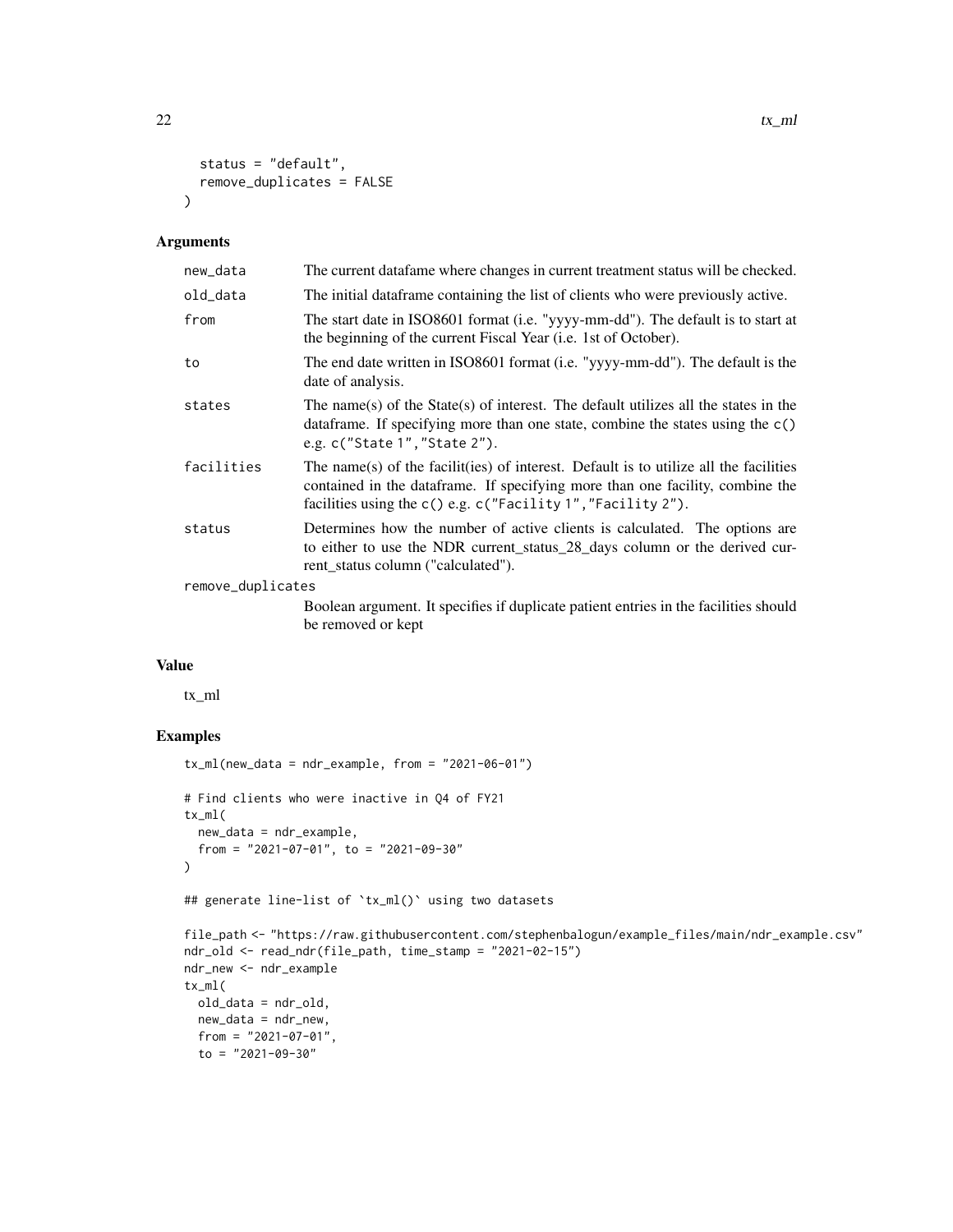<span id="page-22-0"></span> $\mathcal{L}$ 

#### Description

tx\_ml\_outcomes generates the line-list of clients based on the outcome of interest ("dead" or "transfer out"). It should be used after tx\_ml().

#### Usage

tx\_ml\_outcomes(data, outcome)

# Arguments

| data    | An ndr dataframe imported using the 'read_ndr()                                   |
|---------|-----------------------------------------------------------------------------------|
| outcome | The particular outcome of interest based on options available on the NDR ("trans- |
|         | fer out" or "dead").                                                              |

#### Value

tx\_ml\_outcomes

#### Examples

```
tx_ml_outcomes(tx_ml(new_data = ndr_example),
  outcome = "dead"
)
```
tx\_mmd *Subset active clients based on months of ARV Dispensed*

#### Description

Generates list of clients who had 3 - 6 months of ARV dispensed during the medication refill. You can specify the number of month(s) of ARV dispensed by changing the month argument.

#### Usage

```
tx_mmd(
  data,
 months = NULL,
 states = NULL,
 facilities = NULL,
 status = "default",
  remove_duplicates = FALSE
)
```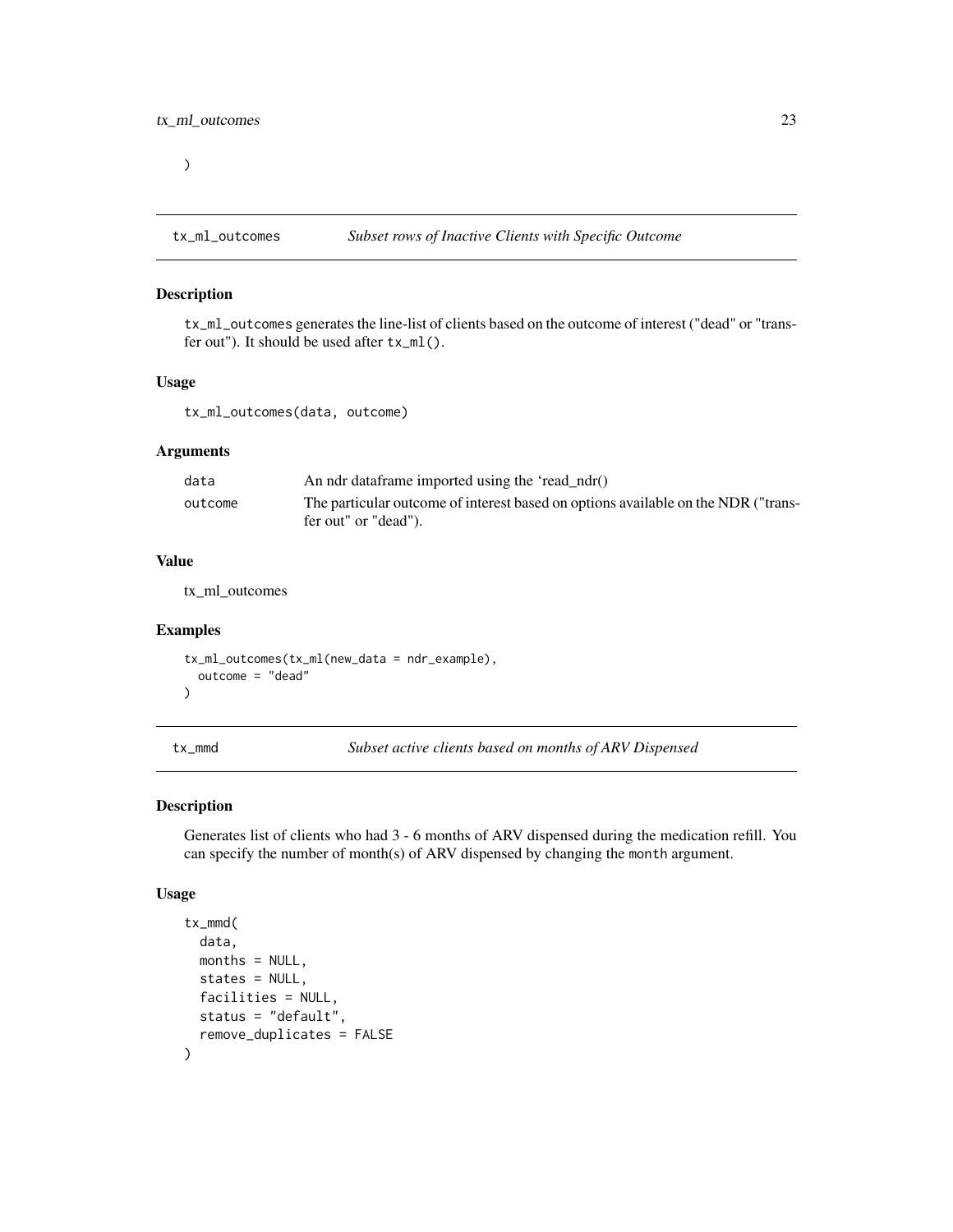# <span id="page-23-0"></span>Arguments

| data              | An NDR dataframe imported using the read_ndr().                                                                                                                                                                                        |
|-------------------|----------------------------------------------------------------------------------------------------------------------------------------------------------------------------------------------------------------------------------------|
| months            | The number(s) of months of interest of ARV dispensed. The default is to subset<br>active clients who had 3 - 6 months of ARV dispensed.                                                                                                |
| states            | The name(s) of the State(s) of interest. The default utilizes all the states in the<br>data frame. If specifying more than one state, combine the states using the $c()$<br>e.g. c("State 1", "State 2").                              |
| facilities        | The name(s) of the facilit(ies) of interest. Default is to utilize all the facilities<br>contained in the data frame. If specifying more than one facility, combine the<br>facilities using the c() e.g. c("Facility 1","Facility 2"). |
| status            | Determines how the number of active clients is calculated. The options are<br>to either to use the NDR current_status_28_days column or the derived cur-<br>rent status column ("calculated").                                         |
| remove_duplicates |                                                                                                                                                                                                                                        |
|                   | Boolean argument. It specifies if duplicate patient entries in the facilities should<br>be removed or kept                                                                                                                             |

# Value

tx\_mmd

# Examples

```
tx_mmd(ndr_example)
```

```
# subset active clients who had 2 or 4 months of ARV dispensed at last encounter
tx_mmd(ndr_example,
 months = c(2, 4),
 status = "default"
)
```
tx\_new *Subset Clients Starting ART Within a Particular Period.*

# Description

Generates the line-list of clients who commenced ARV within the specified period of interest. The default is to generate the list for all clients who commenced ARV in the current Fiscal Year. You can specify the period of interest using the from and to arguments; and the state or facility of interest with the states and facilities arguments. For multiple states or facilities, use the c() to combine the names.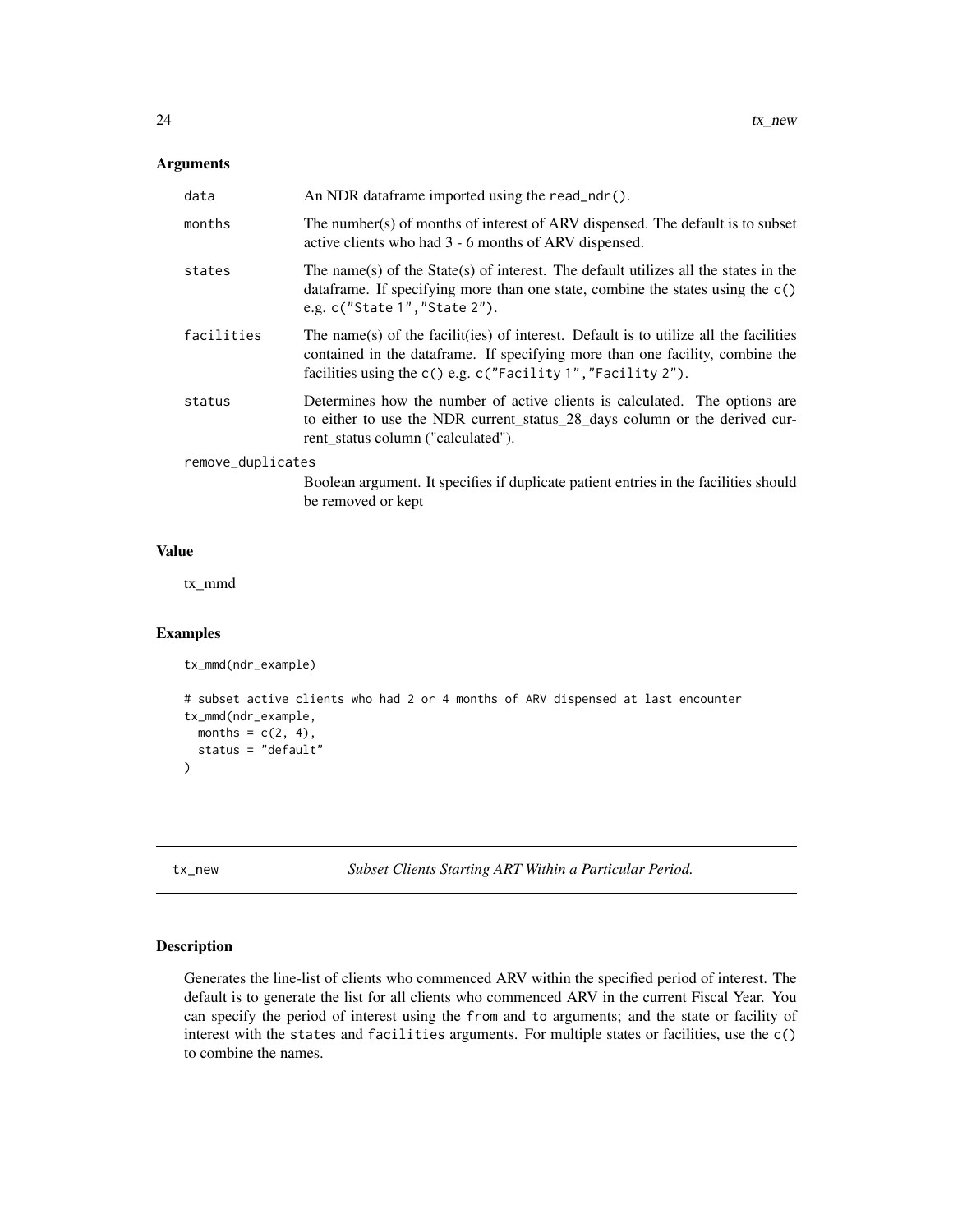tx\_new 25

# Usage

```
tx_new(
  data,
  from = NULL,
  to = NULL,
  states = NULL,
  facilities = NULL,
  remove_duplicates = FALSE
\mathcal{L}
```
# Arguments

| data              | An NDR dataframe imported using the read_ndr().                                                                                                                                                                                       |
|-------------------|---------------------------------------------------------------------------------------------------------------------------------------------------------------------------------------------------------------------------------------|
| from              | The start date in ISO8601 format (i.e. "yyyy-mm-dd"). The default is to start at<br>the beginning of the current Fiscal Year (i.e. 1st of October).                                                                                   |
| to                | The end date written in ISO8601 format (i.e. "yyyy-mm-dd"). The default is the<br>date of analysis.                                                                                                                                   |
| states            | The name(s) of the State(s) of interest. The default utilizes all the states in the<br>data frame. If specifying more than one state, combine the states using the $c()$<br>e.g. c("State 1", "State 2").                             |
| facilities        | The name(s) of the facilities of interest. Default is to utilize all the facilities<br>contained in the data frame. If specifying more than one facility, combine the<br>facilities using the c() e.g. c("Facility 1", "Facility 2"). |
| remove_duplicates |                                                                                                                                                                                                                                       |
|                   | Boolean argument. It specifies if duplicate patient entries in the facilities should<br>be removed or kept                                                                                                                            |

# Value

TX\_NEW clients in the period of interest

```
tx_new(ndr_example, from = "2021-06-01", to = "2021-09-30")
# generate the TX_NEW for a specific state (Ayetoro)
tx_new(ndr_example, states = "Ayetoro")
# Determine the TX_NEW for Quarter 1 of FY21 for State 2
tx_new(ndr_example,
 from = "2021-10-01",
 to = "2021-12-31",
 states = c("Arewa", "Ayetoro")
)
```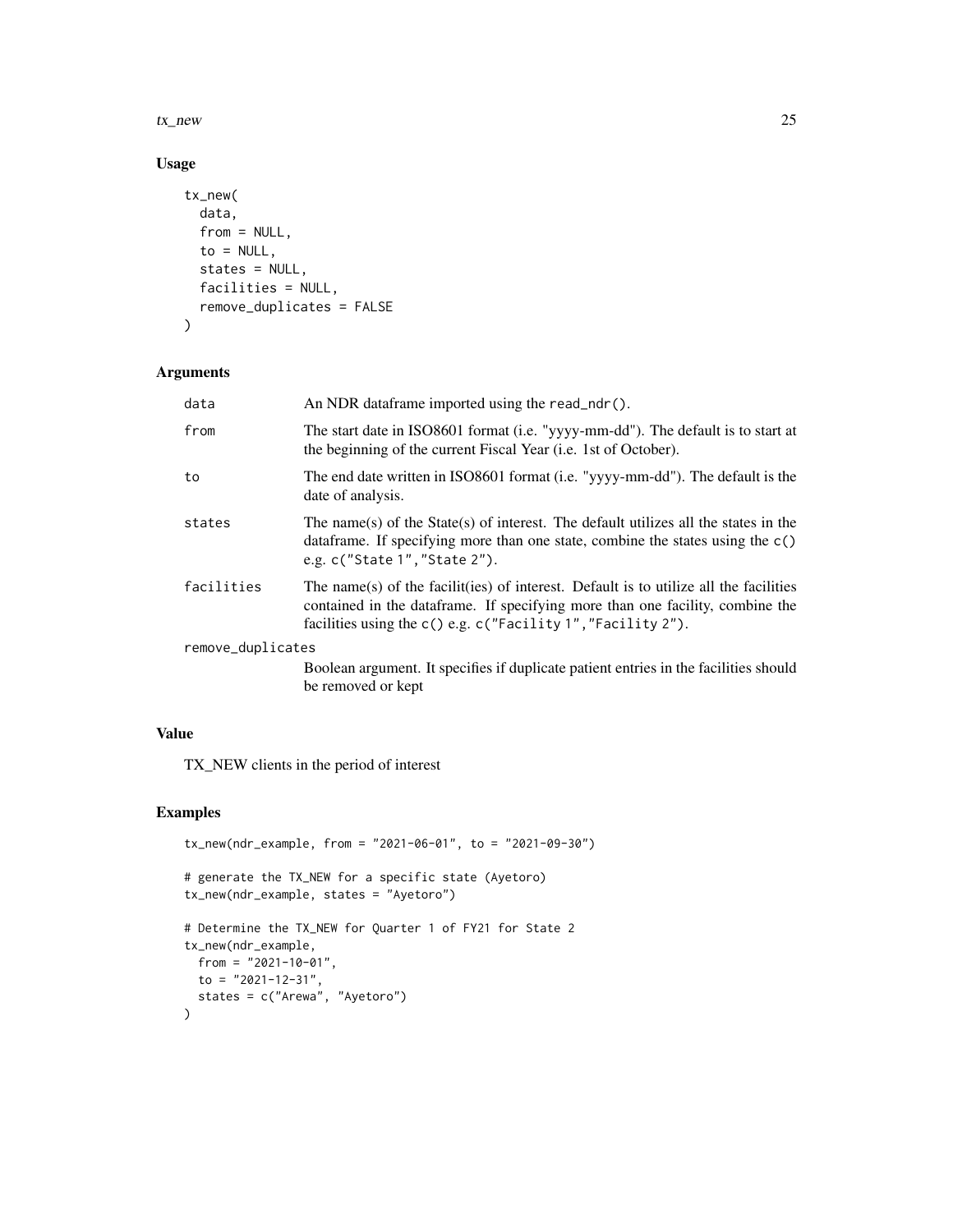Generate the line-list of clients whose date of last viral load result is not more than one year (for adults 20 years and above) and 6 months (for pediatrics and adolescents) from the specified reference date.

# Usage

```
tx_pvls_den(
  data,
  ref = NULL,
  states = NULL,
  facilities = NULL,
  status = "default",
  use_six_months = TRUE,
  remove_duplicates = FALSE
\overline{\phantom{a}}
```
# Arguments

| data              | An NDR dataframe imported using the 'read_ndr().                                                                                                                                                                                       |
|-------------------|----------------------------------------------------------------------------------------------------------------------------------------------------------------------------------------------------------------------------------------|
| ref               | Date provided in ISO8601 format ("yyyy-mm-dd"). Used to determine clients<br>who are eligible for viral load and should have a documented result. The default<br>is the date of analysis.                                              |
| states            | The name(s) of the State(s) of interest. The default utilizes all the states in the<br>data frame. If specifying more than one state, combine the states using the $c()$<br>e.g. c("State 1", "State 2").                              |
| facilities        | The name(s) of the facilit(ies) of interest. Default is to utilize all the facilities<br>contained in the dataframe. If specifying more than one facility, combine the<br>facilities using the c() e.g. c("Facility 1", "Facility 2"). |
| status            | Determines how the number of active clients is calculated. The options are<br>to either to use the NDR current_status_28_days column or the derived cur-<br>rent status column ("calculated").                                         |
|                   | use_six_months TRUE of FALSE. To determine if six months eligibility should be used for pedi-<br>atrics and adolescents repeat viral load or the standard annual repeat.                                                               |
| remove_duplicates |                                                                                                                                                                                                                                        |
|                   | Boolean argument. It specifies if duplicate patient entries in the facilities should<br>be removed or kept                                                                                                                             |

#### Value

tx\_pvls\_den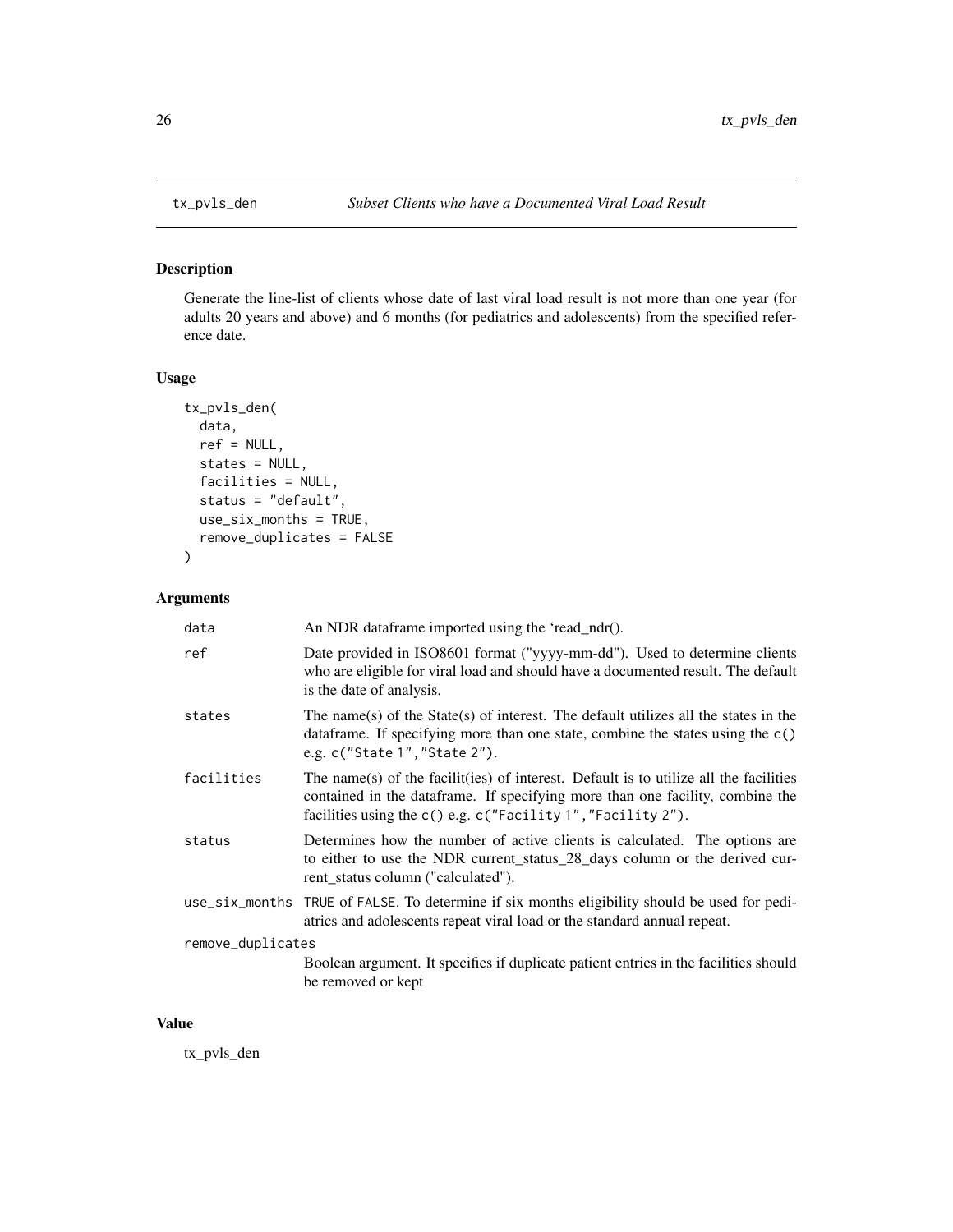# <span id="page-26-0"></span>tx\_pvls\_num 27

# Examples

```
tx_pvls_den(ndr_example, status = "default")
# Determine clients who are virally suppressed for two state at the end of Q4
tx_pvls_den(ndr_example,
  ref = "2021-09-30",
  states = c("Okun", "Arewa")
)
```
tx\_pvls\_num *Determine Clients who are Virally Suppressed*

# Description

Generate the line-list of clients whose date of last viral load result is not more than one year (for adults 20 years and above) and 6 months (for pediatrics and adolescents) from the specified reference date and are virally suppressed.

# Usage

```
tx_pvls_num(
  data,
  ref = NULL,states = NULL,
  facilities = NULL,
  status = "default",
 n = 1000,use\_six\_months = TRUE,remove_duplicates = FALSE
)
```
# Arguments

| data       | An NDR dataframe imported using the 'read_ndr().                                                                                                                                                                                            |
|------------|---------------------------------------------------------------------------------------------------------------------------------------------------------------------------------------------------------------------------------------------|
| ref        | Date provided in ISO8601 format ("yyyy-mm-dd"). Used to determine clients<br>who are eligible for viral load and should have a documented result. The default<br>is the date of analysis.                                                   |
| states     | The name(s) of the State(s) of interest. The default utilizes all the states in the<br>data frame. If specifying more than one state, combine the states using the $c()$<br>e.g. c("State 1", "State 2").                                   |
| facilities | The name(s) of the facilit(ies) of interest. Default is to utilize all the facilities<br>contained in the data frame. If specifying more than one facility, combine the<br>facilities using the $c()$ e.g. $c("Facility 1", "Facility 2").$ |
| status     | Determines how the number of active clients is calculated. The options are<br>to either to use the NDR current_status_28_days column or the derived cur-<br>rent status column ("calculated").                                              |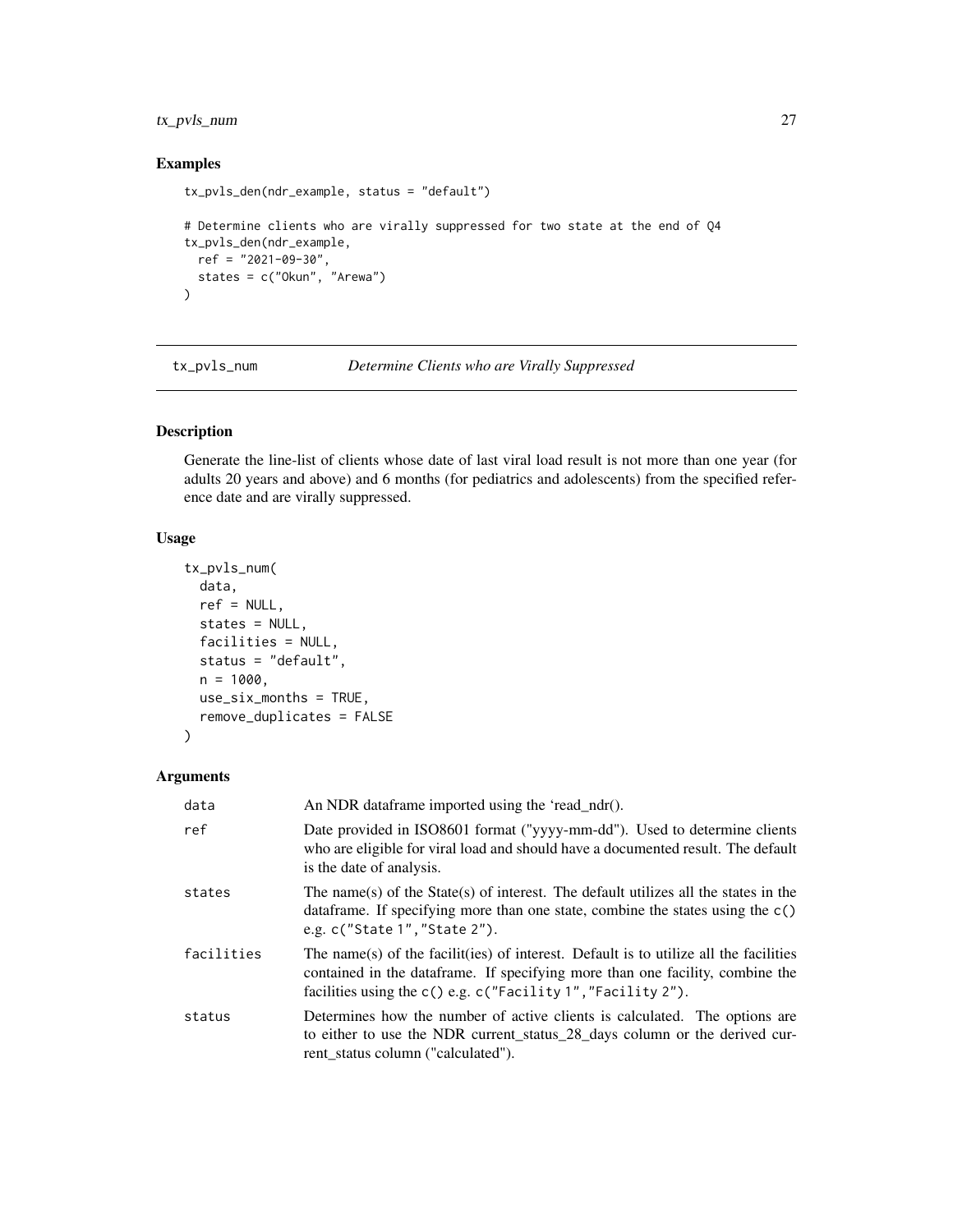<span id="page-27-0"></span>

| n                 | the value below which viral load result is adjudged to be suppressed.                                                                                                    |
|-------------------|--------------------------------------------------------------------------------------------------------------------------------------------------------------------------|
|                   | use_six_months TRUE of FALSE. To determine if six months eligibility should be used for pedi-<br>atrics and adolescents repeat viral load or the standard annual repeat. |
| remove_duplicates |                                                                                                                                                                          |
|                   | Boolean argument. It specifies if duplicate patient entries in the facilities should                                                                                     |
|                   | be removed or kept                                                                                                                                                       |

#### Value

tx\_pvls\_num

#### Examples

```
tx_pvls_num(ndr_example)
```

```
# Determine clients who are virally suppressed for a state at the end of October 2021
tx_pvls_num(ndr_example,
 ref = "2021-10-31",
 states = "Arewa"
\mathcal{L}# Determine clients with viral load result less than 400
tx_pvls_num(ndr_example, n = 400)
```

```
tx_regimen Subset Clients Based on their Current ART Regimen
```
# Description

Generates the line-list of clients on first-line regimen who are on the choice combination regimen for their age or weight. The NDR does not currently report 'weight' so the function uses 'age' to approximate the choice-regimen for the clients.

### Usage

```
tx_regimen(
  data,
  age\_band = NULL,
 states = NULL,
 facilities = NULL,
  status = "default",
  remove_duplicates = FALSE
)
```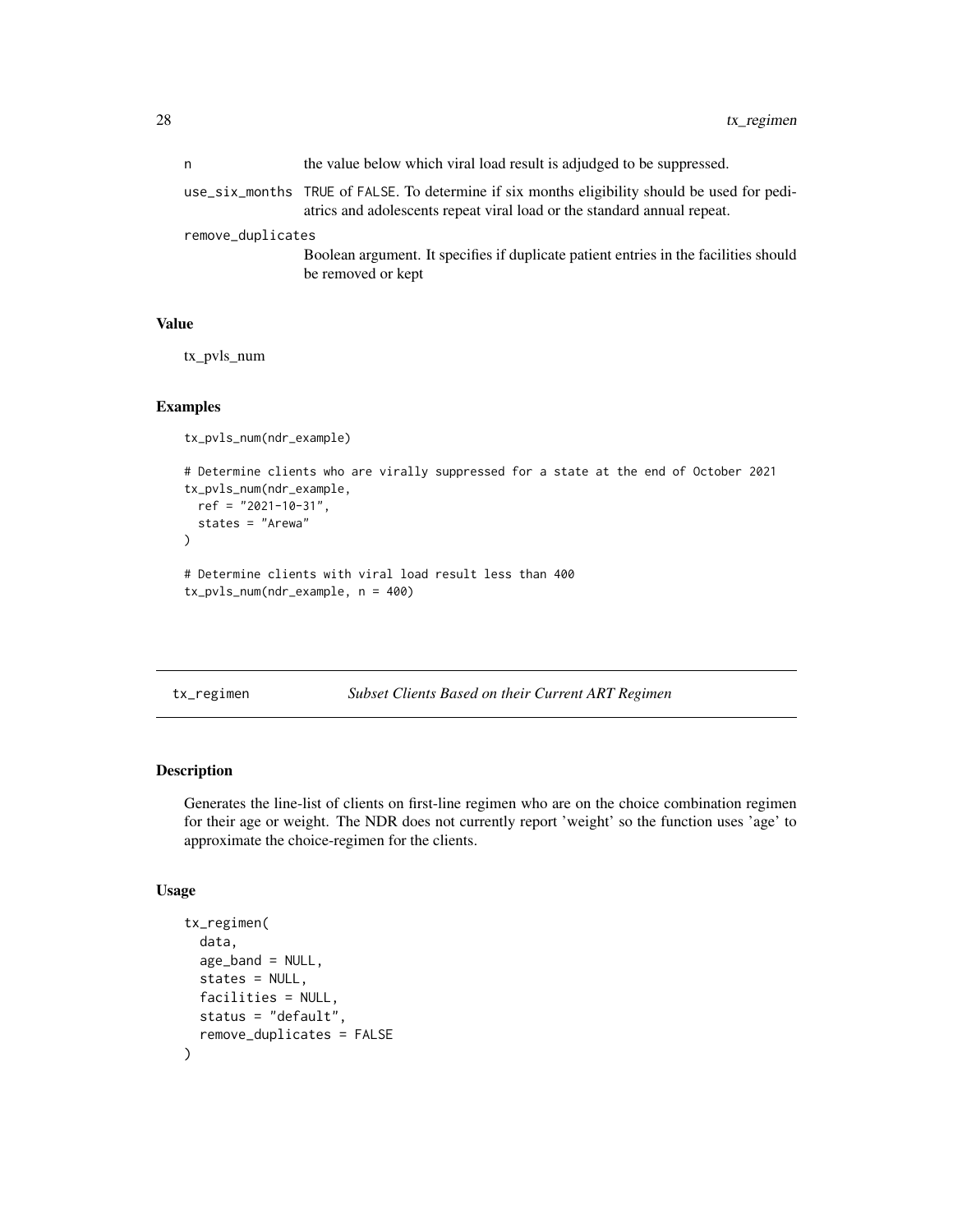#### <span id="page-28-0"></span>tx\_rtt 29

# Arguments

| data              | An NDR dataframe imported using the 'read_ndr()                                                                                                                                                                                            |
|-------------------|--------------------------------------------------------------------------------------------------------------------------------------------------------------------------------------------------------------------------------------------|
| age_band          | a numeric vector of length 2 c(min_age, max_age).                                                                                                                                                                                          |
| states            | The name(s) of the State(s) of interest. The default utilizes all the states in the<br>data frame. If specifying more than one state, combine the states using the c()<br>e.g. $c("State 1", "State 2").$                                  |
| facilities        | The name(s) of the facilit(ies) of interest. Default is to utilize all the facilities<br>contained in the dataframe. If specifying more than one facility, combine the<br>facilities using the $c()$ e.g. $c("Facility 1", "Facility 2").$ |
| status            | Determines how the number of active clients is calculated. The options are<br>to either to use the NDR current_status_28_days column or the derived cur-<br>rent status column ("calculated").                                             |
| remove_duplicates |                                                                                                                                                                                                                                            |
|                   | Boolean argument. It specifies if duplicate patient entries in the facilities should<br>be removed or kept                                                                                                                                 |

# Value

tx\_regimen

# Examples

```
tx_regimen(ndr_example)
tx_regimen(ndr_example,
  status = "default",
  age\_band = c(0, 3)\mathcal{L}
```
tx\_rtt *Subset Rows of Previously Inactive Clients Who are Now Active*

# Description

Generates the line-list of clients who were inactive in the data supplied to the old\_data argument but have now become active in the data supplied to the new\_data argument.

# Usage

```
tx_rtt(
  new_data,
 old_data,
  states = NULL,
  facilities = NULL,
  status = "default",
  remove_duplicates = FALSE
\mathcal{E}
```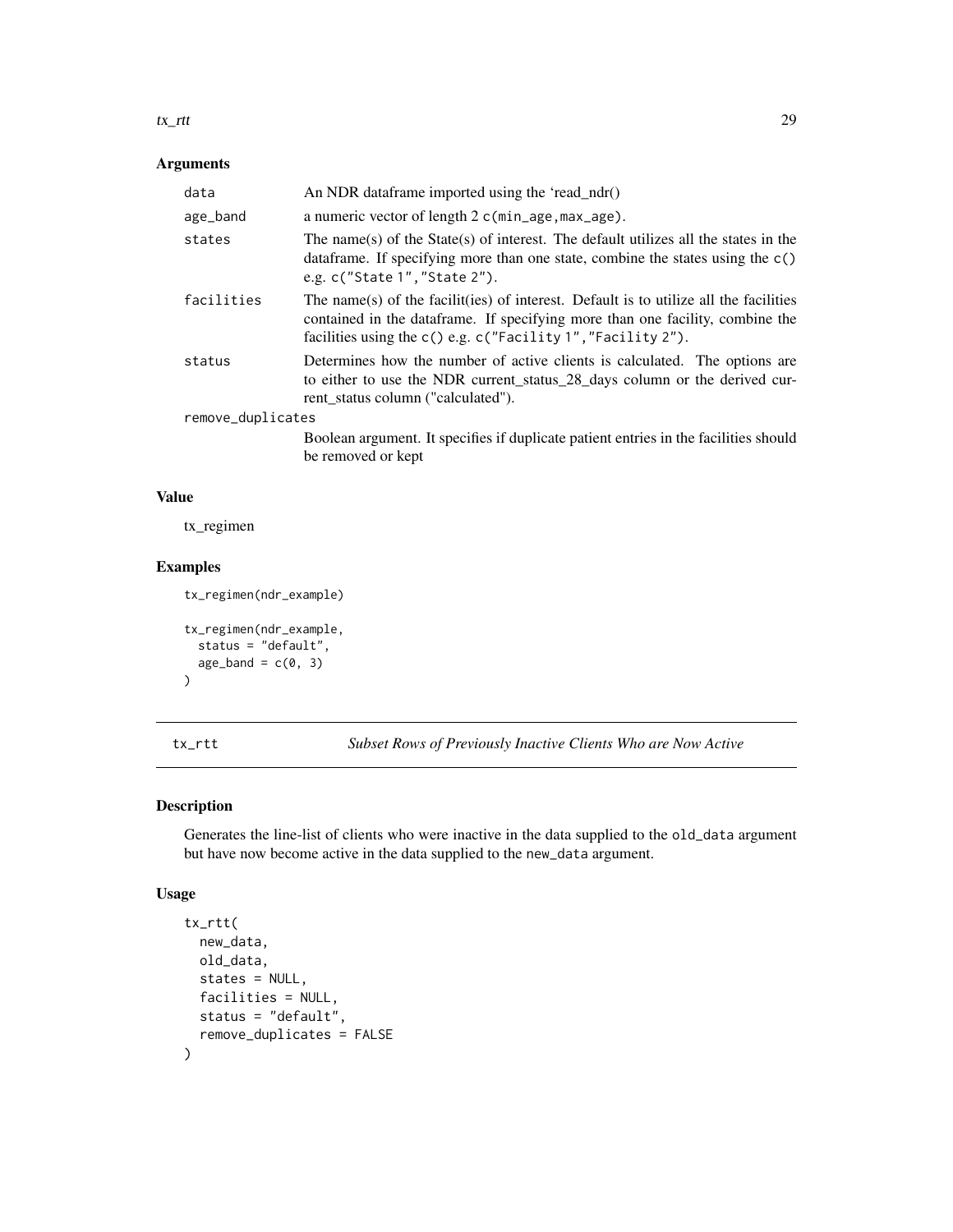# <span id="page-29-0"></span>Arguments

| new_data          | The current data fame where changes in current treatment status will be checked.                                                                                                                                                        |
|-------------------|-----------------------------------------------------------------------------------------------------------------------------------------------------------------------------------------------------------------------------------------|
| old_data          | The initial data frame containing the list of clients who have been previously<br>inactive.                                                                                                                                             |
| states            | The name(s) of the State(s) of interest. The default utilizes all the states in the<br>data frame. If specifying more than one state, combine the states using the $c()$<br>e.g. c("State 1", "State 2").                               |
| facilities        | The name(s) of the facilit(ies) of interest. Default is to utilize all the facilities<br>contained in the data frame. If specifying more than one facility, combine the<br>facilities using the c() e.g. c("Facility 1", "Facility 2"). |
| status            | Determines how the number of active clients is calculated. The options are<br>to either to use the NDR current_status_28_days column or the derived cur-<br>rent status column ("calculated").                                          |
| remove_duplicates |                                                                                                                                                                                                                                         |
|                   | Boolean argument. It specifies if duplicate patient entries in the facilities should<br>be removed or kept                                                                                                                              |

# Value

tx\_rtt

# Examples

```
file_path <- "https://raw.githubusercontent.com/stephenbalogun/example_files/main/ndr_example.csv"
ndr_new <- read_ndr(file_path, time_stamp = "2021-02-15")
ndr_old <- ndr_example
tx_rtt(ndr_new, ndr_old)
```
## Determine RTT for a particular state

tx\_rtt(ndr\_old, ndr\_new, states = "State 1")

tx\_vl\_eligible *Subset Clients who are Eligible for Viral Load*

# Description

Generates the line-list of clients who have been (or would have been) on ARV medications for at least 6 months from the reference date. The default reference date is the date of analysis.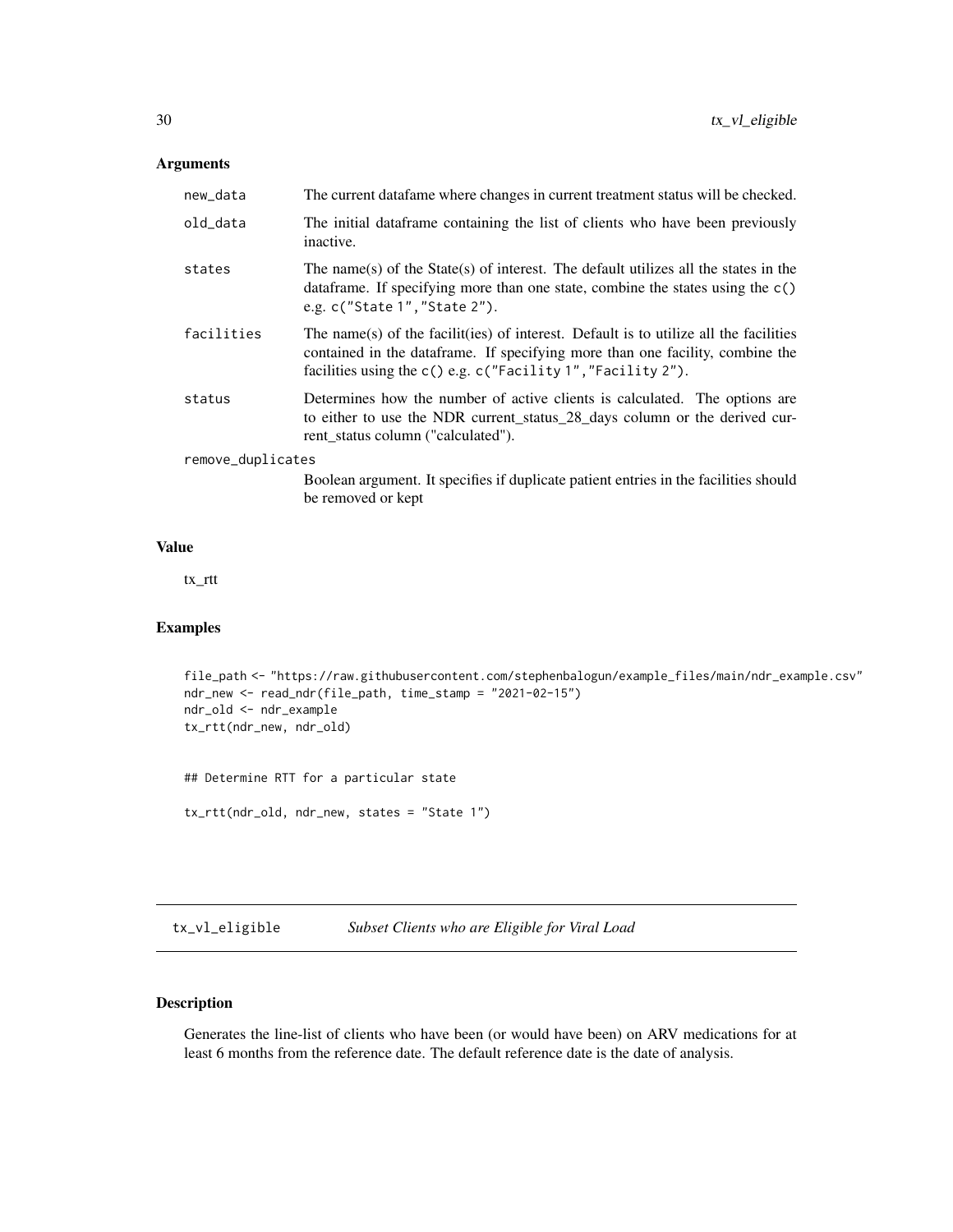$tx\_vl\_eligible$  31

# Usage

```
tx_vl_eligible(
  data,
  ref = NULL,
  states = NULL,
  facilities = NULL,
  status = "default",
  sample = FALSE,
  use_six_months = TRUE,
  remove_duplicates = FALSE
\mathcal{L}
```
# Arguments

| data              | An NDR dataframe imported using the 'read_ndr().                                                                                                                                                                                      |
|-------------------|---------------------------------------------------------------------------------------------------------------------------------------------------------------------------------------------------------------------------------------|
| ref               | Date provided in ISO8601 format ("yyyy-mm-dd"). Used to determine clients<br>who are eligible for viral load and should have a documented result. The default<br>is the date of analysis.                                             |
| states            | The name(s) of the State(s) of interest. The default utilizes all the states in the<br>data frame. If specifying more than one state, combine the states using the $c()$<br>e.g. c("State 1", "State 2").                             |
| facilities        | The name(s) of the facilit(ies) of interest. Default is to utilize all the facilities<br>contained in the dataframe. If specifying more than one facility, combine the<br>facilities using the c() e.g. c("Facility 1","Facility 2"). |
| status            | Determines how the number of active clients is calculated. The options are<br>to either to use the NDR current_status_28_days column or the derived cur-<br>rent status column ("calculated").                                        |
| sample            | Logical (TRUE or FALSE) indicating whether all clients eligible for viral load<br>test should be filtered irrespective of their eligibility for sample collection or<br>only those due for sample collection.                         |
|                   | use_six_months TRUE of FALSE. To determine if six months eligibility should be used for pedi-<br>atrics and adolescents repeat viral load or the standard annual repeat.                                                              |
| remove_duplicates |                                                                                                                                                                                                                                       |
|                   | Boolean argument. It specifies if duplicate patient entries in the facilities should<br>be removed or kept                                                                                                                            |

# Value

tx\_vl\_eligible

```
tx_vl_eligible(ndr_example, ref = "2021-09-30")
# Determine clients who are going to be eligible for VL by the end of Q1 of FY22
tx_vl_eligible(ndr_example,
 ref = "2021-12-31"
```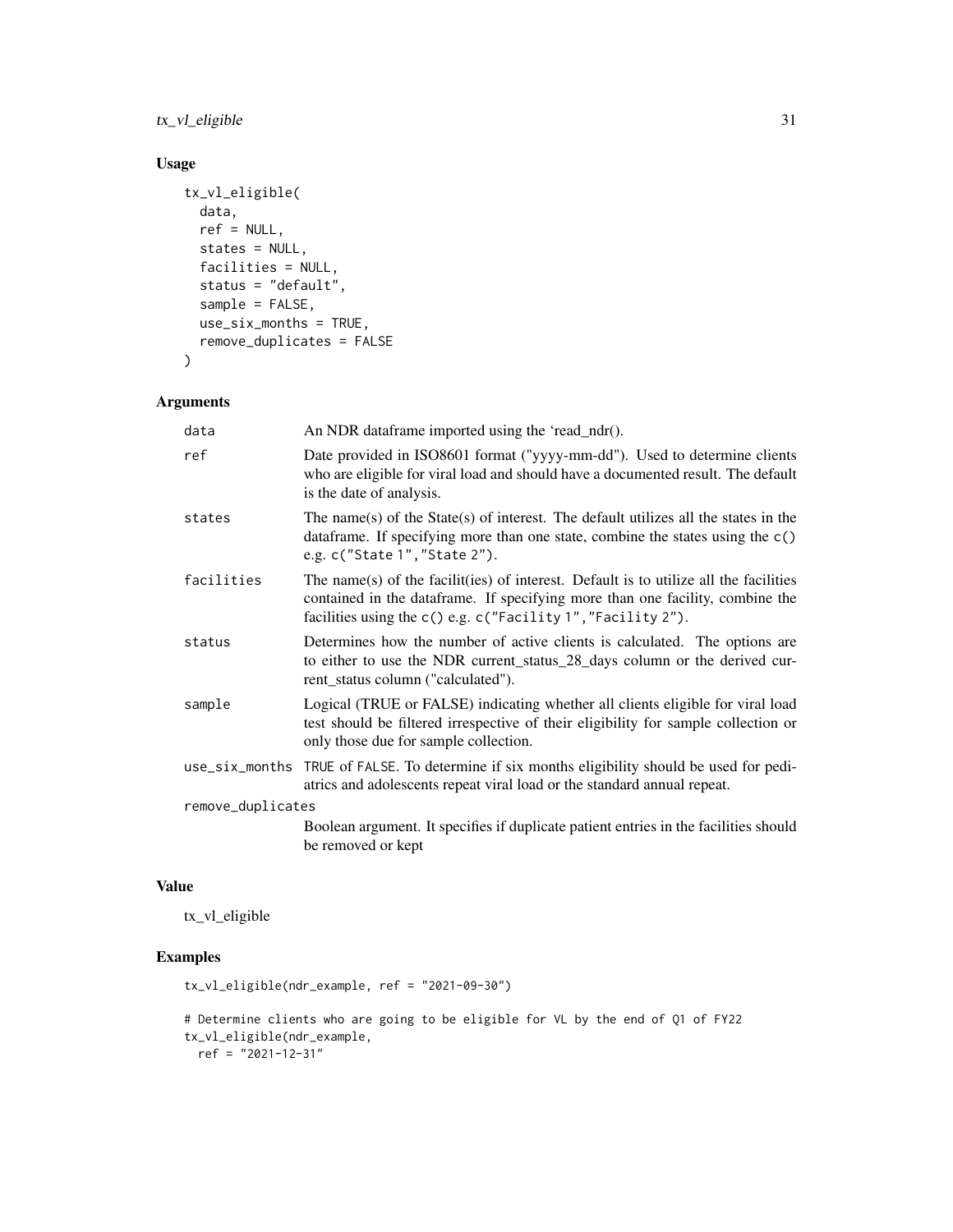```
\mathcal{L}# Subset clients from "Arewa" and "Okun" who are due for viral load in Q1 of FY22
tx_vl_eligible(ndr_example,
  ref = "2021-12-31",
  states = c("Arewa", "Okun"),
  sample = TRUE
\mathcal{L}
```
tx\_vl\_unsuppressed *Determine Clients who are not Virally Suppressed*

# Description

Generate the line-list of clients whose date of last viral load result is not not more than one year (for adults 20 years and above) and 6 months (for pediatrics and adolescents) from the specified reference date and are not virally suppressed.

# Usage

```
tx_vl_unsuppressed(
  data,
 ref = NULL,states = NULL,
 facilities = NULL,
 status = "default",
 n = 1000,use_six_months = TRUE,
  remove_duplicates = FALSE
)
```
# Arguments

| data       | An NDR dataframe imported using the 'read_ndr().                                                                                                                                                                                            |
|------------|---------------------------------------------------------------------------------------------------------------------------------------------------------------------------------------------------------------------------------------------|
| ref        | Date provided in ISO8601 format ("yyyy-mm-dd"). Used to determine clients<br>who are eligible for viral load and should have a documented result. The default<br>is the date of analysis.                                                   |
| states     | The name(s) of the State(s) of interest. The default utilizes all the states in the<br>data frame. If specifying more than one state, combine the states using the $c()$<br>e.g. c("State 1", "State 2").                                   |
| facilities | The name(s) of the facilit(ies) of interest. Default is to utilize all the facilities<br>contained in the data frame. If specifying more than one facility, combine the<br>facilities using the $c()$ e.g. $c("Facility 1", "Facility 2").$ |
| status     | Determines how the number of active clients is calculated. The options are<br>to either to use the NDR current_status_28_days column or the derived cur-<br>rent status column ("calculated").                                              |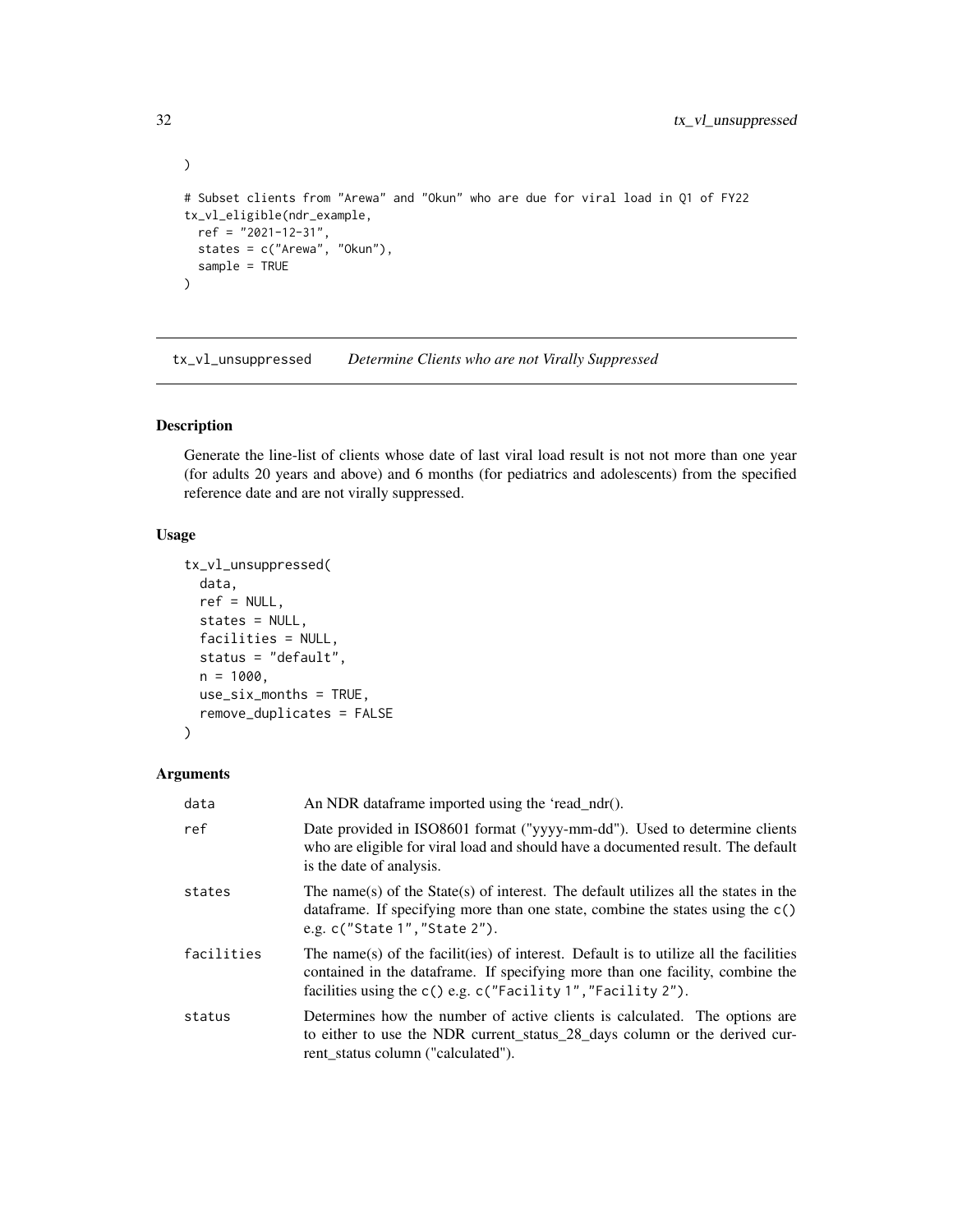#### <span id="page-32-0"></span>vl\_cascade 33

| n                 | the value below which viral load result is adjudged to be suppressed.                                                                                                    |
|-------------------|--------------------------------------------------------------------------------------------------------------------------------------------------------------------------|
|                   | use_six_months TRUE of FALSE. To determine if six months eligibility should be used for pedi-<br>atrics and adolescents repeat viral load or the standard annual repeat. |
| remove_duplicates |                                                                                                                                                                          |
|                   | Boolean argument. It specifies if duplicate patient entries in the facilities should                                                                                     |
|                   | be removed or kept                                                                                                                                                       |

# Value

tx\_vl\_unsuppressed

# Examples

```
tx_vl_unsuppressed(ndr_example)
# Determine clients who are virally unsuppressed for a state at the end of Q1
tx_vl_unsuppressed(ndr_example,
  ref = "2021-12-31",
  states = "Ayetoro"
\lambda# Determine clients with viral load result of 400 or more (low level viremia)
```

```
tx_vl_unsuppressed(ndr_example, n = 400)
```

```
vl_cascade Analyse the Viral Load Cascade Indicators
```
#### Description

Generate aggregate summary of viral load indicators based on a referenced date. The indicators include eligible, documented results, virally suppressed, viral load coverage, and viral load suppression rate.

# Usage

```
vl_cascade(
 data,
  ref = NULL,states = NULL,
  facilities = NULL,
  status = "default",
 n = 1000.
 use\_six\_months = TRUE,remove_duplicates = FALSE,
  .level = "state",
  .names = NULL
)
```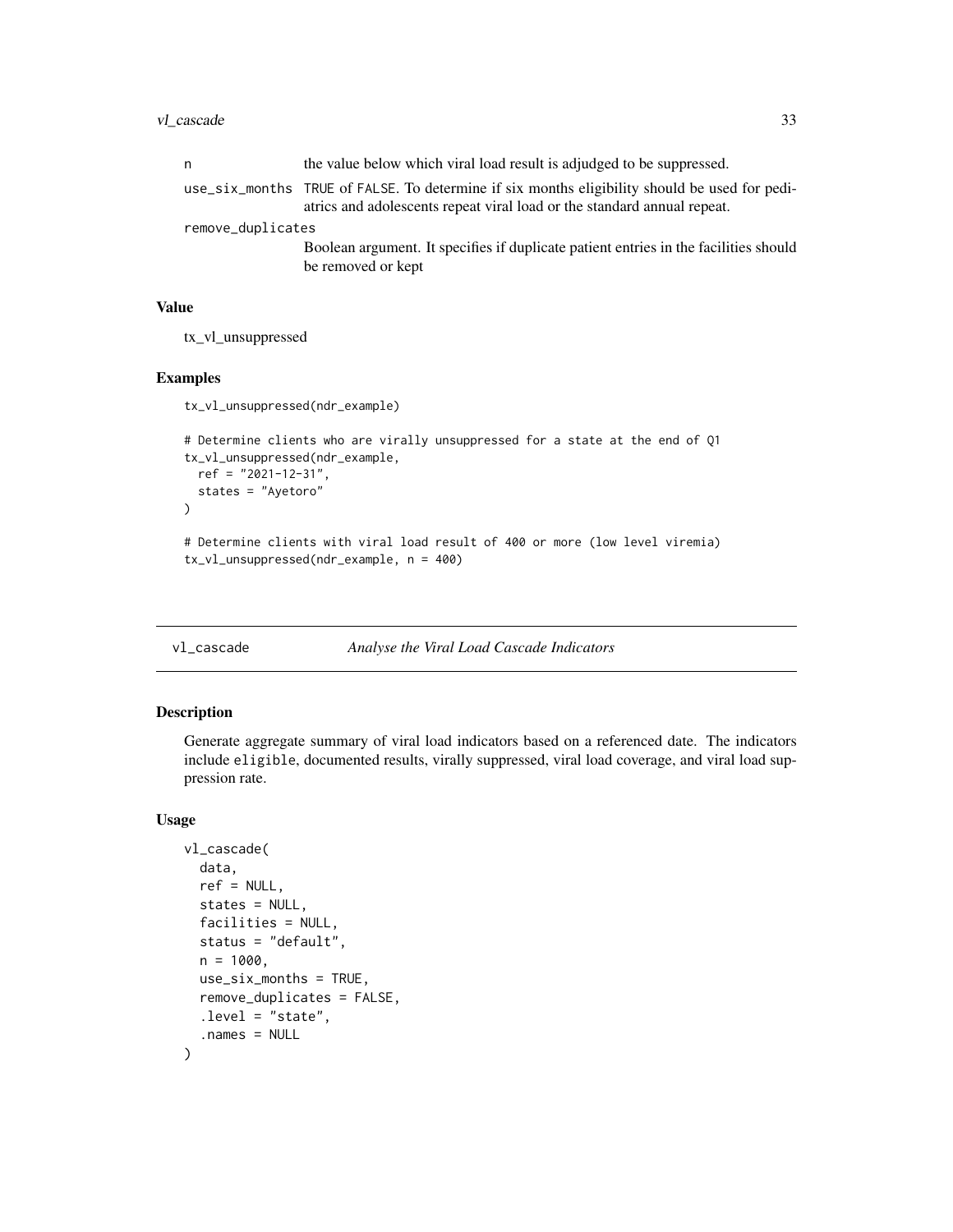# Arguments

| data              | An NDR dataframe imported using the 'read_ndr().                                                                                                                                                                                       |  |
|-------------------|----------------------------------------------------------------------------------------------------------------------------------------------------------------------------------------------------------------------------------------|--|
| ref               | Date provided in ISO8601 format ("yyyy-mm-dd"). Used to determine clients<br>who are eligible for viral load and should have a documented result. The default<br>is the date of analysis.                                              |  |
| states            | The name(s) of the State(s) of interest. The default utilizes all the states in the<br>data frame. If specifying more than one state, combine the states using the $c()$<br>e.g. c("State 1", "State 2").                              |  |
| facilities        | The name(s) of the facilit(ies) of interest. Default is to utilize all the facilities<br>contained in the dataframe. If specifying more than one facility, combine the<br>facilities using the c() e.g. c("Facility 1", "Facility 2"). |  |
| status            | Determines how the number of active clients is calculated. The options are<br>to either to use the NDR current_status_28_days column or the derived cur-<br>rent_status column ("calculated").                                         |  |
| n                 | the value below which viral load result is adjudged to be suppressed.                                                                                                                                                                  |  |
|                   | use_six_months TRUE of FALSE. To determine if six months eligibility should be used for pedi-<br>atrics and adolescents repeat viral load or the standard annual repeat.                                                               |  |
| remove_duplicates |                                                                                                                                                                                                                                        |  |
|                   | Boolean argument. It specifies if duplicate patient entries in the facilities should<br>be removed or kept                                                                                                                             |  |
| .level            | the level at which the aggregate summary should be performed. The options are<br>"ip", "country", "state", "lga" and "facility".                                                                                                       |  |
| .names            | if specified, these will be used for naming of the viral load indicators instead of<br>the default.                                                                                                                                    |  |

# Value

summary of viral load cascade

```
vl_cascade(ndr_example, ref = "2021-12-31", .level = "state")
# Determine the viral load cascade for a state at the end of September 2021
vl_cascade(ndr_example,
 ref = "2021-10-31",
  states = "Arewa"
)
```